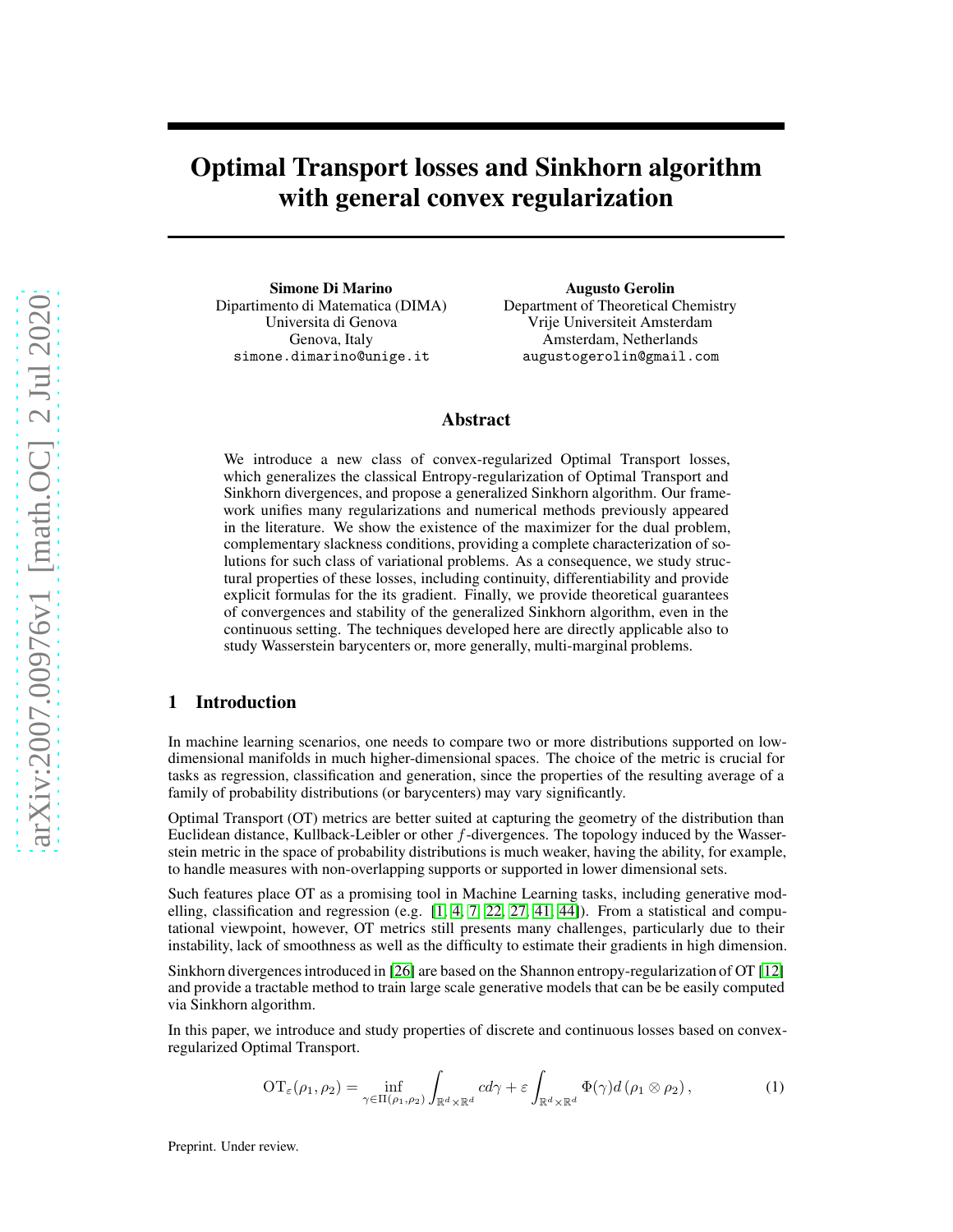where  $\rho_1, \rho_2$  are probability distributions, c is a cost function (e.g. Euclidian distance),  $\varepsilon > 0$  a regularization parameter and  $\Phi$  a convex function.

Studying Optimal Transport problems with regularization other than the entropy is of interest since the resulting optimal transport plans are sparse, has a small support and are integrable in regular spaces [\[33,](#page-9-4) [34\]](#page-9-5). Also, the approximation error of the primal problem are often smaller than with Shannon entropy regularization [\[6\]](#page-8-4).

From a computational viewpoint, the generalized version of the Sinkhorn algorithm computing numerically [\(1\)](#page-0-0) is introduced via the dual formulation. Understanding the structure of dual formulation of [\(1\)](#page-0-0) is crucial to generalize the Sinkhorn algorithm and prove its convergence. As detailed in sec-tion [4,](#page-7-0) since  $\Phi$  is not necessarily multiplicative as the entropy is, the solution optimal solution  $\gamma^{\epsilon}$  in [\(2\)](#page-2-0) can not be decomposed in  $\gamma^{\epsilon}(x, y) = a(x)b(y)e^{-c/\epsilon}\rho_1 \otimes \rho_2$  and therefore it is not possible to write explicitly an analogous Sinkhorn iterative system.

Similarly to Sinkhorn-divergences, this new class of convex-regularized OT losses also interpolates between OT metric and Maximum Mean Discrepancies (MMD), which allow us, by choosing an appropriate range of the regularizer strenght  $\varepsilon$  to combine the favorable high-dimensional sample complexity of MMD with the geometric features of OT.

We point out the methods developed in this paper can be used to study convex-regularized Wasserstein Barycenters (e.g. [\[2,](#page-8-5) [13,](#page-8-6) [17,](#page-8-7) [23,](#page-9-6) [32,](#page-9-7) [36,](#page-9-8) [43\]](#page-9-9)) or, more generally, multi-marginal optimal transport. This also includes a general version of the Sinkhorn algorithm adapted to the many-marginals case [\[16\]](#page-8-8) and convex-regularizers Φ. We introduce the setting and the main ideas in the Appendix [E.](#page-16-0)

#### 1.1 Main contributions

Many instances of  $\Phi$  have been introduced in the literature previously, mainly for computational purposes, either to make the algorithm scale better with the number of points, or simply to induce stability. However, up to our knowledge, the use of these methods have not been studied from a theoretical standpoint in the current literature in both continuous and discrete settings. In this work, we formalize the convex-regularized OT problem in such a way that the convergence results observed in practice are reflected theoretically also. The algorithm structure is similar to that of the well-known Sinkhorn algorithm, although the proof strategy are not the same.

The main constributions of this paper are:

- We prove the existence of maximizers for dual problem of [\(1\)](#page-0-0), complementary slackness and, as a consequence, provide a complete characterization for the solutions of the primal problem [\(1\)](#page-0-0) (ref. Theorem [3.6\)](#page-6-0).
- We show that the convex-regularized losses  $\mathrm{OT}_{\varepsilon}(\rho_1, \rho_2)$  are weak<sup>\*</sup>-continuous with respect to the marginals densities  $\rho_1, \rho_2$  and, moreover, we derive explicit formulas for its gradient  $\nabla$  OT<sub> $\varepsilon$ </sub>( $\rho_1$ ,  $\rho_2$ ) (ref. Proposition [3.7\)](#page-6-1).
- We introduce the generalized Sinkhorn algorithm that allow us to compute numerically [\(1\)](#page-0-0) and prove convergence and stability (ref. Proposition [3.7](#page-6-1) and Theorem [4.1\)](#page-7-1). Our convergence results holds in both discrete and continuous cases and are mesh-independent.
- Finally, we extend these results to convex-regularized Wasserstein Barycenter and more general multi-marginal optimal transport problems (ref. Appendix [E\)](#page-16-0).

#### 1.2 Related work

Numerical methods have been studied to solve OT losses with the problem [\(1\)](#page-0-0) for different types of convex regularization [\[11,](#page-8-9) [29,](#page-9-10) [33,](#page-9-4) [34,](#page-9-5) [37\]](#page-9-11), including Sinkhorn-type methods for the Shannon entropy regularized case (e.g. [\[3,](#page-8-10) [12,](#page-8-3) [15,](#page-8-11) [25,](#page-9-12) [35,](#page-9-13) [36\]](#page-9-8)). In general, these methods exploit specific properties of the regularized function  $\Phi$  itself and can not be extended to any convex function. A (generalized) conditional gradient approach used, for instance in [\[19,](#page-8-12) [38\]](#page-9-14), could be applied in our case. However, the conditional gradient relies on iterative solving of a linearization, which can be slow in practice, or in the classical Sinkhorn algorithm, which requires to add an extra entropy-penalization in [\(1\)](#page-0-0). We refer to the above mentioned papers for a comparison between numerical methods based on Shannon entropy and different types of convex regularization.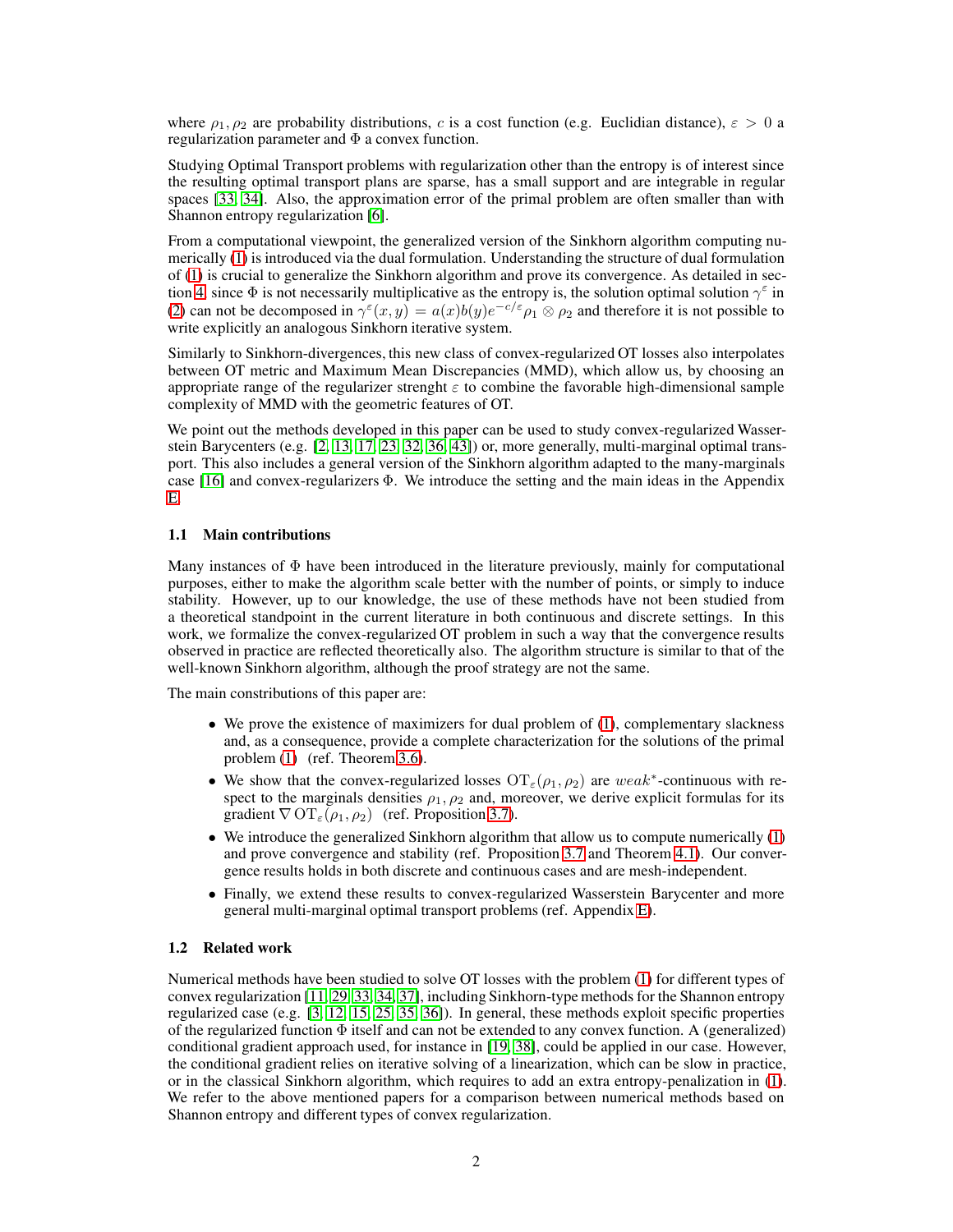Recently, also in [\[33\]](#page-9-4) the problem of a generic convex-regularized optimal transport problem is tackled. Their setting differs from ours in two main points: they consider only the case when  $X, Y$ are bounded Euclidean domains and continuous cost  $c$ , but they allow the penalization term to be the entropy with respect to a product measure of reference measures,which are possibly different from  $\rho_0$  and  $\rho_1$ . While for the Entropy-regularized case assuming that the reference measures are  $\rho_0$  and  $\rho_1$  creates no harm (see [\[16\]](#page-8-8), section 1.4), in the case of general convex function we have no equivalence. This reflects into the fact that in [\[33\]](#page-9-4) the authors have to assume also some  $L^{\infty}$ comparability between the reference measures and  $\rho_0$  and  $\rho_1$  and moreover the existence of dual potentials is in a weak space. While, in this work, we manage to get a priori estimates which allow us to prove also strong convergence for the Sinkhorn algorithm.

## 2 Geometric losses for Machine Learning based on OT

Let  $(X, d_X)$  and  $(Y, d_Y)$  be complete separable metric spaces,  $\rho_1 \in \mathcal{P}(X)$ ,  $\rho_2 \in \mathcal{P}(Y)$  be probability measures, and  $c: X \times Y \to \mathbb{R}$  be a bounded cost function; additional hypotesis on the cost c would imply better estimates for the optimal Kantorovich potential and better convergence, but we prefer to stick to the general case.

For the penalization part, let  $\varepsilon \ge 0$  be a positive number and  $\Phi : [0, +\infty] \to [0, +\infty]$  be a convex function, lower semi-continuous and superlinear at infinity; moreover we will assume also that  $\Phi \in$  $C^1((0,\infty))$  and  $\Phi(1) = \Phi'(1) = 0$  (or simply  $\Phi$  be an Entropy). We point out that the assumption  $\Phi(1) = \Phi'(1) = 0$  is not restrictive since it can be obtained by simply adding a linear function to  $\Phi$ , which does not modify the minimizers in [\(2\)](#page-2-0).

We consider the *Optimal Transport problem with general convex regularization*

<span id="page-2-0"></span>
$$
\mathrm{OT}_{\varepsilon}(\rho_1, \rho_2) = \inf_{\gamma \in \Pi(\rho_1, \rho_2)} \int_{X \times Y} c d\gamma + \varepsilon G(\gamma | \rho_1 \otimes \rho_2),\tag{2}
$$

<span id="page-2-1"></span>.

where  $G: \mathcal{P}(X \times Y) \to \mathbb{R} \cup \{+\infty\}$  is the  $\Phi$ -entropy of  $\gamma$  with respect to  $\rho_1 \otimes \rho_2$ , that is

$$
G(\gamma|\rho_1 \otimes \rho_2) := \begin{cases} \int_{X \times Y} \Phi\left(\frac{d\gamma}{d(\rho_1 \otimes \rho_2)}\right) d(\rho_1 \otimes \rho_2), & \text{if } \gamma \ll \rho_1 \otimes \rho_2 \\ +\infty & \text{otherwise} \end{cases}
$$

The notation  $\gamma \ll \rho_1 \otimes \rho_2$  means that  $\gamma$  is absolutely continuous with respect to  $\rho_1 \otimes \rho_2$ , that is,  $\gamma = \alpha \cdot \rho_1 \otimes \rho_2$ , where  $\alpha \in L^1(\rho_1 \otimes \rho_2)$  is called the density of  $\gamma$  with respect to  $\rho_1 \otimes \rho_2$  and it is indicated by  $\frac{d\gamma}{d(\rho_1 \otimes \rho_2)}$ .

The problem [\(2\)](#page-2-0) is a natural generalisation of the celebrated *entropic regularised of Optimal Transport*, which corresponds to the case  $\Phi(z) = z(\ln z - 1) + 1$ , for  $z > 0$ , introduced by Cuturi [\[12\]](#page-8-3), see also [\[12,](#page-8-3) [14,](#page-8-13) [16,](#page-8-8) [28,](#page-9-15) [31,](#page-9-16) [40\]](#page-9-17) and references therein. In the particular case when  $c(x,y) = d(x,y)^p, p \ge 1$  and  $\varepsilon = 0$ ,  $W_p(\rho_1, \rho_2) = \sqrt[p]{\text{OT}_0(\rho_1, \rho_2)}$  the problem [\(2\)](#page-2-0) defines the p-Wasserstein distance [\[14,](#page-8-13) [45\]](#page-10-1).

Besides the Shannon entropy, other types of convex functions  $\Phi$  have been studied, including the quadratic regularization  $\Phi(z) = \frac{1}{2} |z|^2$  [\[18,](#page-8-14) [33,](#page-9-4) [34\]](#page-9-5) and the *Tsallis entropy*  $\Phi(z) = \frac{1}{p(p-1)} (z^p - z^q)$  $p(z-1)$ ,  $p > 1$  [\[37\]](#page-9-11).

Similarly to the entropy-regularised Optimal Transport, the convex-regularised problem [\(2\)](#page-2-0) can be express via its dual (Kantorovich) formulation. We fist define the class the  $L_{\varepsilon}^{\Phi}$ -spaces, which is the natural domain of the dual functional.

**Definition 2.1** ( $L_{\varepsilon}^{\Phi}$  spaces). Let  $\varepsilon > 0$  be a positive number,  $(X, d_X)$  be a complete separable metric space,  $\rho$  be a probability measure in X,  $\Phi$  an entropy and  $\Psi = \Phi^*$  its Legendre conjugate. We define the set  $L_{\varepsilon}^{\Phi}(X,\rho)$  by

$$
L_{\varepsilon}^{\Phi}(X,\rho)=\left\{u:X\to[-\infty,\infty[:\,u\text{ is measurable in }(X,\rho)\text{ and }0<\int_X\Psi\left(u/\varepsilon\right)\,d\rho<\infty\right\}.
$$

**Dual functional:** Let  $u \in L_{\varepsilon}^{\Phi}(\rho_1), v \in L_{\varepsilon}^{\Phi}(\rho_2)$  and consider the (Kantorovich) dual functional  $D_{\varepsilon}: L_{\varepsilon}^{\Phi}(\rho_1) \times L_{\varepsilon}^{\Phi}(\rho_2) \to \mathbb{R}$ 

$$
D_{\varepsilon}(u,v) = \int_{X} u d\rho_1 + \int_{Y} v d\rho_2 - \varepsilon \int_{X \times Y} \Psi\left(\frac{u(x) + v(y) - c(x,y)}{\varepsilon}\right) d(\rho_1 \otimes \rho_2).
$$
 (3)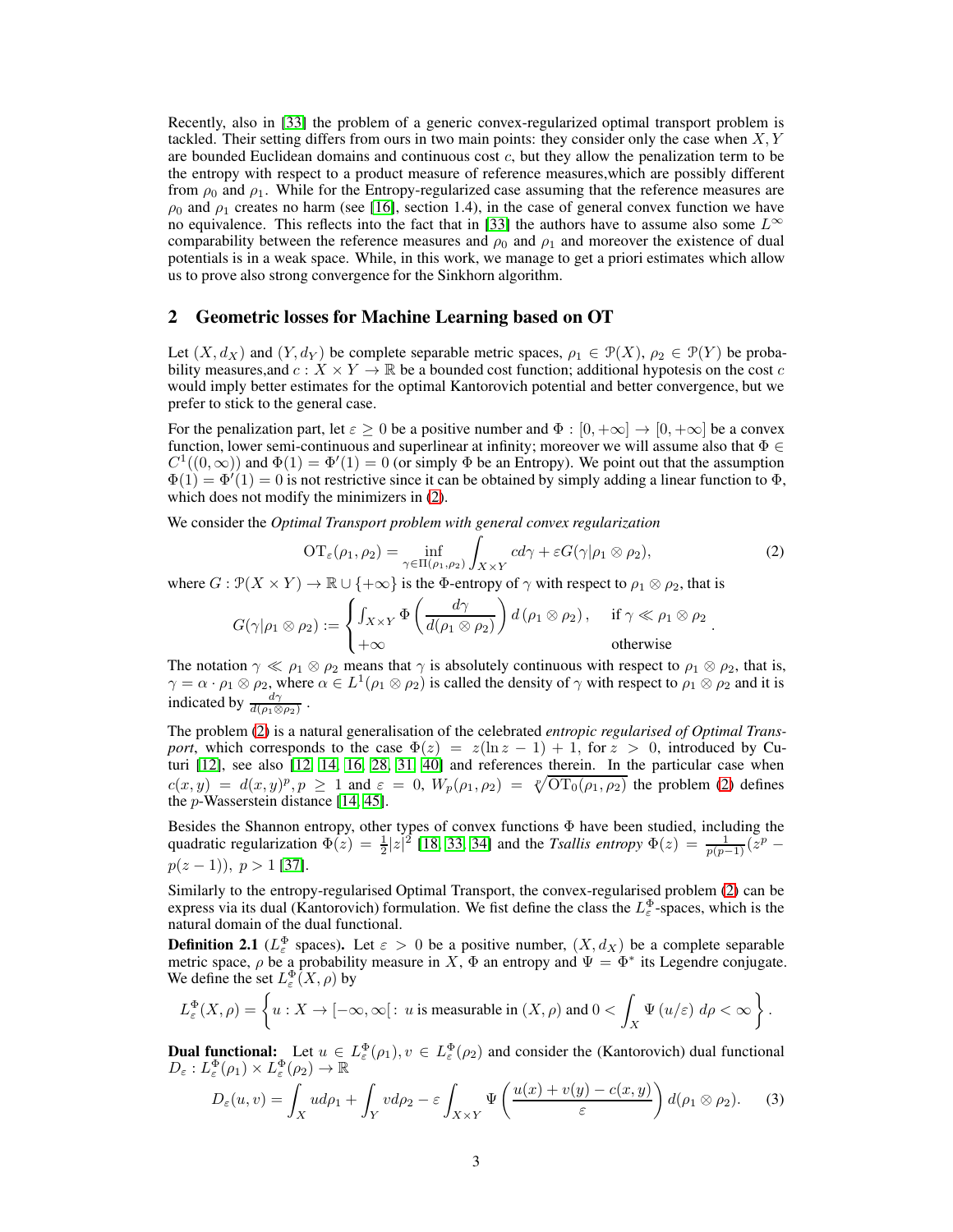We can defined the Kantorovich dual problem by

<span id="page-3-2"></span>
$$
\sup \left\{ D_{\varepsilon}(u,v) : u \in L_{\varepsilon}^{\Phi}(\rho_1) \text{ and } v \in L_{\varepsilon}^{\Phi}(\rho_2) \right\}.
$$
 (4)

.

Although it is not always the case, closed-form expressions for the  $\Psi$  are available, e.g. in the quadratic regularization and Tsallis entropy. For the Shannon entropy case we have [\[12,](#page-8-3) [24,](#page-9-18) [25\]](#page-9-12)

$$
\Psi\left(\frac{u(x) + v(y) - c(x, y)}{\varepsilon}\right) = \exp\left(\frac{u(x) + v(y) - c(x, y)}{\varepsilon}\right)
$$

Note that if  $u^+ \in L^1(\rho_1)$  and  $v^+ \in L^1(\rho_2)$  then  $D_\varepsilon(u, v) < \infty$ . Moreover, as it will become clear later, we want to compute the supremum of  $D_{\varepsilon}$ , then in order to have  $D_{\varepsilon}(u, v) > -\infty$  we need  $u \in L^{\Phi}_{\varepsilon}(\rho_1), v \in L^{\Phi}_{\varepsilon}(\rho_2).$ 

We illustrate some ideas developed in this paper by analyzing the case of discrete distributions.

#### 2.1 An equivalent formulation in the discrete case

Let us for simplicity reduce to the case where  $\hat{\rho}_1$  and  $\hat{\rho}_2$  are discrete measures, i.e. finite sum of Diracs of the form  $\hat{\rho}_1 = \sum_{i=1}^I \rho_1^i \delta_{x_i}$  and  $\hat{\rho}_2 = \sum_{j=1}^J \rho_2^j \delta_{y_j}$ , where  $x_i \in X, \forall i \in I$  and  $y_j \in$  $Y, \forall j \in J$  and  $\rho_1^i$  and  $\rho_2^j$  are the weights respectively of  $\rho_1$  and  $\rho_2$ . One may think of these discrete measure that they are sampling of a continuous measure or evaluations of continuous densities on a grid. In this setting the problem [\(2\)](#page-2-0) can been rewritten via a cost matrix  $c \in \mathbb{R}^{I \times J}_+$  defined by  $c_{i,j} = c(x_i, y_j)$ :

<span id="page-3-1"></span>
$$
\mathrm{OT}_{\varepsilon}(\hat{\rho}_1, \hat{\rho}_2) = \min \left\{ \sum_{i,j} c_{i,j} \gamma_{i,j} + \varepsilon \sum_{i,j} \Phi\left(\frac{\gamma_{i,j}}{\hat{\rho}_{1,i}\hat{\rho}_{2,j}}\right) \hat{\rho}_{1,i}\hat{\rho}_{2,j} : \gamma \mathbf{1}_J = \hat{\rho}_1, \gamma^T \mathbf{1}_I = \hat{\rho}_2 \right\}.
$$
 (5)

Now, at least heuristically, we use Lagrange multipliers  $u \in \mathbb{R}^I$  and  $v \in \mathbb{R}^J$  to reinforce the marginal constraints. We thus consider the Lagrangian  $L(\gamma, u, v)$ 

$$
L(\gamma, u, v) = \sum_{i,j} c_{i,j} \gamma_{i,j} + \varepsilon \sum_{i,j} \Phi\left(\frac{\gamma_{i,j}}{\hat{\rho}_1 \hat{\rho}_2}\right) \hat{\rho}_{1,i} \hat{\rho}_{2,j} - u \cdot (\gamma \mathbf{1}_J - \hat{\rho}_1) + v \cdot (\gamma \mathbf{1}_I - \hat{\rho}_2). \tag{6}
$$

In particular, the first order condition reads

$$
\frac{\partial L(\gamma, u, v)}{\partial \gamma_{i,j}} = 0 \quad \implies \quad c_{i,j} + \varepsilon(\Phi)' \left( \frac{\gamma_{i,j}}{\hat{\rho}_1 \hat{\rho}_2} \right) - u_i - v_j = 0.
$$

Let is assume for a moment that  $\Phi'$  is invertible, then  $\gamma = (\Phi')^{-1}((u+v-c)/\varepsilon)$  and so, since by Lagrange duality we have  $(\Phi')^{-1} = \Psi'$ , we get  $\gamma = \Psi'((u + v - c)/\varepsilon)\hat{\rho_1}\hat{\rho_2}$ .

Notice that if we consider instead the problem with reference measures  $m_1, m_2$  (e.g. the uniform measures or Lebesgue measure in the continuous setting),  $\hat{\rho}_1, \hat{\rho}_2 \ll m_1, m_2$  [\[33\]](#page-9-4)

<span id="page-3-0"></span>
$$
\min \left\{ \sum_{i,j} c_{i,j} \gamma_{i,j} + \varepsilon \sum_{i,j} \Phi\left(\frac{\gamma_{i,j}}{\mathfrak{m}_{1,i} \mathfrak{m}_{2,j}}\right) \mathfrak{m}_{1,i} \mathfrak{m}_{2,j} : \gamma \mathbf{1}_J = \hat{\rho}_1, \gamma^T \mathbf{1}_I = \hat{\rho}_2 \right\},\tag{7}
$$

we then have that the optimal  $\overline{\gamma}$  is solving  $(7)$   $\overline{\gamma} = \Psi'((u+v-c)/\varepsilon) \mathfrak{m}_1 \mathfrak{m}_2$ . As previously remarked, in the continuous case the relation between [\(5\)](#page-3-1) and [\(7\)](#page-3-0) are not obvious for any convex-function  $\Phi$ other than the Shannon entropy.

**Computing gradients**  $\nabla$  OT<sub>ε</sub>( $\rho_1$ ,  $\rho_2$ ): in section [3](#page-4-0) we show that the dual formulation [\(3\)](#page-2-1) admits a maximizer, which allow us in particular, to compute the gradient of the Φ−Sinkhorn-loss  $\nabla$  OT<sub> $\varepsilon$ </sub>( $\rho_1$ ,  $\rho_2$ ). In fact, the problem [\(5\)](#page-3-1) in discrete space is given by

$$
OT_{\varepsilon}(\hat{\rho_1}, \hat{\rho_2}) = \sup_{u,v} \left\{ \sum_{i=1}^I u_i \hat{\rho_1}_{,i} + \sum_{j=1}^J v_j \hat{\rho_2}_{,j} - \varepsilon \sum_{i,j} \Psi \left( \frac{u_i + v_j - c_{i,j}}{\varepsilon} \right) \hat{\rho_1}_{,i} \hat{\rho_2}_{,j} \right\}.
$$
 (8)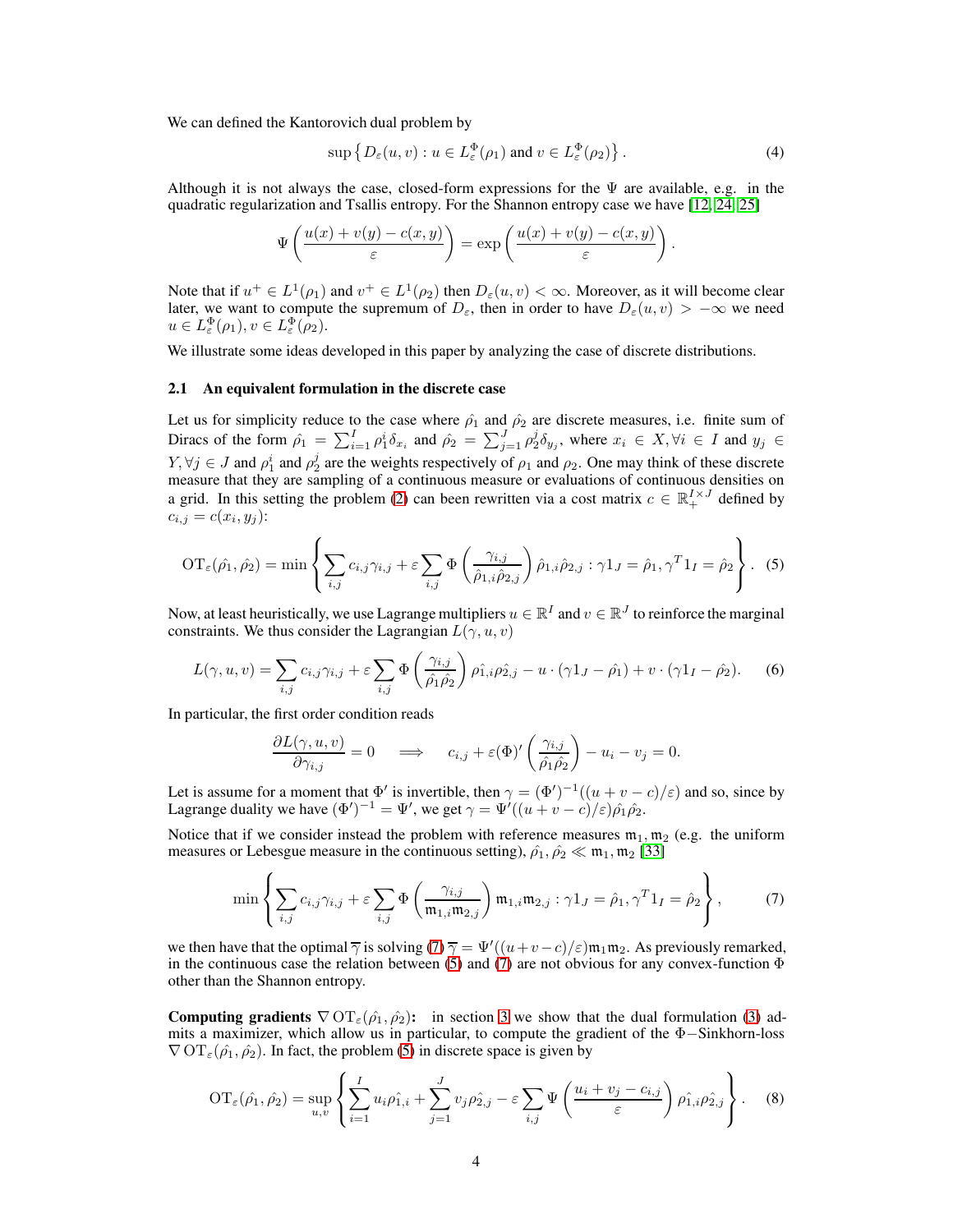Assume for a moment that the supremum is archived by functions  $\overline{u}$  and  $\overline{v}$ . Then, a direct computation shows that the gradient of  $\mathrm{OT}_{\varepsilon}(\hat{\rho}_1, \hat{\rho}_2)$  exists and is given by

$$
\nabla \operatorname{OT}_{\varepsilon}(\hat{\rho_1}, \hat{\rho_2}) = \left(\sum_i \overline{u}_i - \varepsilon \sum_j \Psi\left(\frac{\overline{u}_i + \overline{v}_j - c_{i,j}}{\varepsilon}\right) \hat{\rho_2}_{,j}, \sum_j \overline{v}_j - \varepsilon \sum_i \Psi\left(\frac{\overline{u}_i + \overline{v}_j - c_{i,j}}{\varepsilon}\right) \hat{\rho_1}_{,i}\right).
$$

In the continuous setting, the existence of maximizer for the dual problem [\(4\)](#page-3-2) and the existence of the gradient of  $OT_\varepsilon$  are not immediate (see Theorem [3.4](#page-5-0) and Proposition [3.7\)](#page-6-1). The technical results that guarantee the existence of a maximizer in [\(4\)](#page-3-2) are stated in Lemmas [3.1](#page-4-1) and [3.3,](#page-5-1) below.

In fact, these results allow us to obtain a priori estimates for the maximizing sequences in [\(4\)](#page-3-2) via the  $(c, \varepsilon, \Phi)$ -transforms defined in equations [\(9\)](#page-4-2) and [\(10\)](#page-4-3). We anticipate that an analogous strategy is also used to prove the convergence of the Sinkhorn algorithm in section [4](#page-7-0) and Appendix [D.](#page-14-0)

## <span id="page-4-4"></span><span id="page-4-0"></span>3 Characterization of the convex-regularized OT-loss via duality

### 3.1 A priori estimates and  $(c, \varepsilon, \Phi)$ -transforms

**Definition 3.1** ((c,  $\varepsilon$ ,  $\Phi$ )-transform). Let  $(X, d_X)$ ,  $(Y, d_Y)$  be complete separable metric spaces,  $\varepsilon > 0$  be a positive number,  $\rho_1 \in \mathcal{P}(X)$  and  $\rho_2 \in \mathcal{P}(Y)$  be probability measures,  $\Phi$  be an Entropy and let c be a bounded cost on  $X \times Y$ . The  $(c, \varepsilon, \Phi)$ -transform  $\mathcal{F}^{(c,\varepsilon,\Phi)} : L^{\Phi}_{\varepsilon}(\rho_1) \to L^0(\rho_2)$  is defined by

<span id="page-4-2"></span>
$$
\mathcal{F}^{(c,\varepsilon,\Phi)}(u)(y) \in \operatorname{argmax} \{ D_{\varepsilon}(u,v) : u \in L_{\varepsilon}^{\Phi}(X,\rho_1) \}. \tag{9}
$$

Analogously, we define the  $(c, \varepsilon, \Phi)$ -transform  $\mathcal{F}^{(c,\varepsilon,\Phi)}: L_{\varepsilon}^{\exp}(\rho_2) \to L^0(\rho_1)$  by

<span id="page-4-3"></span>
$$
\mathcal{F}^{(c,\varepsilon,\Phi)}(v)(x) \in \operatorname{argmax} \{ D_{\varepsilon}(u,v) : v \in L_{\varepsilon}^{\Phi}(Y,\rho_2) \}.
$$
 (10)

Whenever it will be clear we denote  $v^{(c,\varepsilon,\Phi)} = \mathcal{F}^{(c,\varepsilon,\Phi)}(v)$  and  $u^{(c,\varepsilon,\Phi)} = \mathcal{F}^{(c,\varepsilon,\Phi)}(u)$ , in an analogous way to the classical c-transform.

There are few cases when we can obtain explicity formulas for the  $(c, \varepsilon, \Phi)$ -transform. For example if  $\Phi$  is the Shannon entropy, the  $(c, \varepsilon, \Phi)$ -transform corresponds to the *SoftMin* operator [\[16,](#page-8-8) [20\]](#page-9-19)

$$
u^{(c,\varepsilon,\Phi)}(y) = -\varepsilon \ln \left( \int_X e^{(u(x)-c(x,y))/\varepsilon} d\rho_1(x) \right).
$$

In this case, it is easy to see that the  $(c, \varepsilon, \Phi)$ -transform is consistent with the classical c-transform [\[14,](#page-8-13) [45\]](#page-10-1) when  $\varepsilon \to 0^{\pm}$ :  $u^{(c,\varepsilon,\Phi)}(y) = u^{c}(y) + O(\varepsilon)$ .

<span id="page-4-1"></span>**Lemma 3.1.** *Let*  $(X, d_X)$ ,  $(Y, d_Y)$  *be complete separable metric spaces,*  $\varepsilon > 0$ ,  $c: X \times Y \to \mathbb{R}$ and  $u \in L_{\varepsilon}^{\Phi}(\rho_1), v \in L_{\varepsilon}^{\Phi}(\rho_2)$ . Then

- *(i)* If c is a bounded function, then  $u^{(c,\varepsilon,\Phi)} \in L^{\infty}(\rho_1)$  and  $v^{(c,\varepsilon,\Phi)} \in L^{\infty}(\rho_2)$ . Moreover,  $\operatorname{osc}(u^{(c,\varepsilon,\Phi)}), \operatorname{osc}(v^{(c,\varepsilon,\Phi)}) \leq 2||c||_{\infty}.$
- (*ii*) If c is L-Lipschitz (ω-continuous), then  $u^{(c,\varepsilon,\Phi)}$ ,  $v^{(c,\varepsilon,\Phi)}$  are L-Lipschitz (ω-continuous).

*Proof.* The strategy of the proofs for  $(i)$  and  $(ii)$  are similar, so we prove here second part of the statement and leave the part  $(i)$  at Appendix [A.](#page-11-0) Moreover, we prove directly the stronger version for the  $\omega$ -continuity, since it implies Lipschitzianity. Assume c is  $\omega$ -continuous. Let  $u \in L_{\varepsilon}^{\Phi}(\rho_1)$ ,  $v \in L_{\varepsilon}^{\Phi}(\rho_2)$  and  $\Psi = \Phi^*$ . By definition, we have that  $u^{(c,\varepsilon,\Phi)}(y)$  can be defined pointwisely by

$$
u^{(c,\varepsilon,\Phi)}(y) := \underset{t \in \mathbb{R}}{\operatorname{argmax}} \; \alpha^y(t) \qquad \text{where} \qquad \alpha^y(t) := t - \varepsilon \int_X \Psi((u+t-c)/\varepsilon).
$$

Notice that since  $\Phi \in C^1$  we have that  $\Psi$  is strictly concave; in particular  $\alpha^y(t)$  is also strictly concave and  $(\alpha^y)'(t_0) = 0$ , if and only if,

$$
1 = \int_X \Psi'((u(x) + t_0 - c(x, y))/\varepsilon)d\rho_1(x) =: \beta^y(t_0).
$$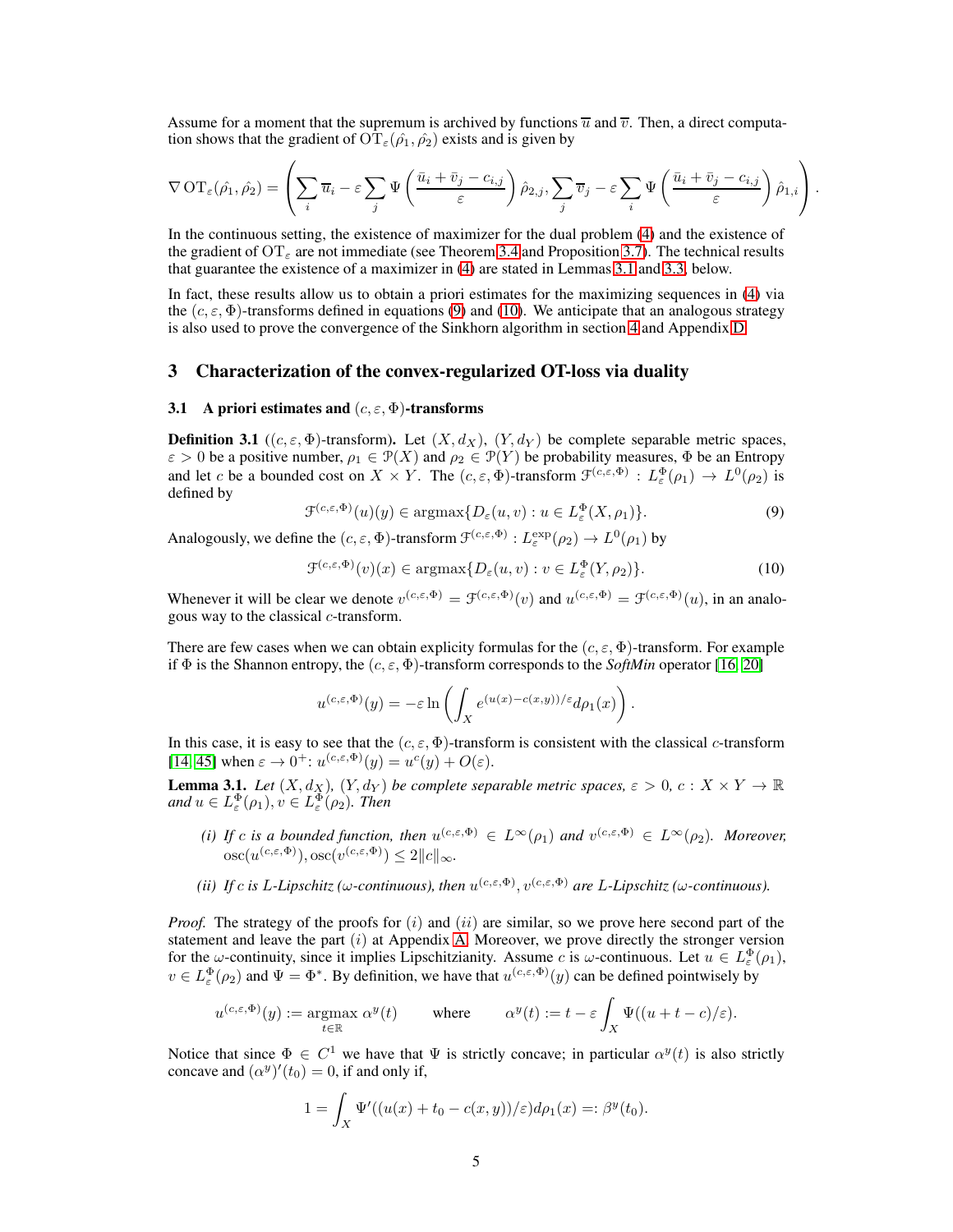Then we can define  $u^{(c,\epsilon,\Phi)}$  as the unique function such that

$$
1 = \int_X \Psi'((u(x) + u^{(c,\varepsilon,\Phi)}(y) - c(x,y))/\varepsilon)d\rho_1(x), \quad \forall y \in Y.
$$

Since  $\Psi'$  is a increasing function in t,  $\beta^{y}(t)$  is also increasing in t. Assume that  $t_y$  and  $\tilde{t}_{\tilde{y}}$  are such that  $\beta^{y}(t_y) = \beta^{\tilde{y}}(\tilde{t}_{\tilde{y}})$ , then we have

$$
\beta^{y}(t_{y}) = \int_{X} \Psi'((u(x) + t_{y} - c(x, y))/\varepsilon)) d\rho_{1}(x)
$$
  
\n
$$
\geq \int_{X} \Psi'((u(x) + t_{y} - c(x, \tilde{y}) - \omega(d_{Y}(y, \tilde{y})))/\varepsilon) d\rho_{1}(x) = \beta^{\tilde{y}}(\tilde{t}_{\tilde{y}} - \omega(d_{Y}(y, \tilde{y}))),
$$

which implies that  $t_y \geq \tilde{t}_{\tilde{y}} - \omega(d_Y(y, \tilde{y}))$ . By exchanging the roles of  $\tilde{t}_{\tilde{y}}$  we conclude that  $|\tilde{t}_{\tilde{y}} - \tilde{t}_{\tilde{y}}|$  $|t_y| \le \omega(d_Y(y, \tilde{y}))$ . But taking  $u^{(c,\varepsilon,\Phi)}(y) = t_y$  and  $u^{(c,\varepsilon,\Phi)}(\tilde{y}) = \tilde{t}_{\tilde{y}}$ , we get that  $u^{(c,\varepsilon,\Phi)}$  is  $\omega$ continuous. П

The next two lemmas shows that if  $(u, v)$  are admissible for the dual problem, then there exist a better couple of potentials  $(u^*, v^*)$  obtained via the  $(c, \varepsilon, \Phi)$ -transform that increase the value of  $D_\varepsilon$ in [\(3\)](#page-2-1) and are more regular. The proof of Lemmas [3.2](#page-5-2) and [3.3](#page-5-1) are in Appendix [A.](#page-11-0)

<span id="page-5-2"></span>**Lemma 3.2.** *Let*  $(X, d_X)$ ,  $(Y, d_Y)$  *be complete separable metric spaces,*  $\varepsilon > 0$  *be a positive number,*  $\rho_1 \in \mathcal{P}(X)$  and  $\rho_2 \in \overline{\mathcal{P}(Y)}$  be probability measures,  $\Phi$  be an Entropy,  $\Psi = \Phi^*$ ,  $c$  be a bounded cost *on*  $X \times Y$  *and let us consider*  $D_{\varepsilon}: L_{\varepsilon}^{\Phi}(\rho_1) \times L_{\varepsilon}^{\Phi}(\rho_2) \to \mathbb{R}$  *defined as in* [\(3\)](#page-2-1). Then

<span id="page-5-5"></span><span id="page-5-1"></span> $D_{\varepsilon}(u, u^{(c, \varepsilon, \Phi)}) \ge D_{\varepsilon}(u, v), \forall v \in L_{\varepsilon}^{\Phi}(\rho_2), \text{ and } D_{\varepsilon}(u, u^{(c, \varepsilon, \Phi)}) = D_{\varepsilon}(u, v) \text{ iff } v = u^{(c, \varepsilon, \Phi)}.$  (11) **Lemma 3.3.** Let us consider  $u \in L^{\Phi}_{\varepsilon}(\rho_1)$  and  $v \in L^{\Phi}_{\varepsilon}(\rho_2)$ . Then there exist  $u^* \in L^{\Phi}_{\varepsilon}(\rho_1)$  and  $v^* \in L^{\Phi}_{\varepsilon}(\rho_2)$  such that

 $D_{\varepsilon}(u, v) \leq D_{\varepsilon}(u^*, v^*), \quad \text{and} \quad \|u^*\|_{\infty}, \|v^*\|_{\infty} \leq 2\|c\|_{\infty}.$ 

<span id="page-5-4"></span>Moreover we can choose  $a \in \mathbb{R}$  such that  $u^* = (v + a)^{(c, \varepsilon, \Phi)}$  and  $v^* = (u^*)^{(c, \varepsilon, \Phi)}$ .

### 3.2 Existence of a maximizer for the dual problem and complementary slackness

<span id="page-5-0"></span>**Theorem 3.4.** Let  $(X, d_X)$ ,  $(Y, d_Y)$  be complete separable metric spaces,  $c: X \times Y \to \mathbb{R}$  be a *bounded cost,*  $\rho_1 \in \mathcal{P}(X)$ ,  $\rho_2 \in \mathcal{P}(Y)$  *be probability measures and*  $\varepsilon > 0$  *be a positive number. Consider the problem*

<span id="page-5-3"></span>
$$
\sup \left\{ D_{\varepsilon}(u,v) : u \in L_{\varepsilon}^{\Phi}(\rho_1), v \in L_{\varepsilon}^{\Phi}(\rho_2) \right\}.
$$
 (12)

*Then the supremum in* [\(12\)](#page-5-3) *is attained for a unique couple*  $(u_0, v_0)$  *(up to the trivial tranformation*)  $(u, v) \mapsto (u + a, v - a)$ ). In particular we have  $u_0 \in L^{\infty}(X, \rho_1)$  and  $v_0 \in L^{\infty}(Y, \rho_2)$ .

*Proof.* Now, we are going to show that the supremum is attainded in the right-hand side of [\(12\)](#page-5-3). Let  $(u_n)_{n\in\mathbb{N}}\subset L^{\Phi}_{\varepsilon}(\rho_1)$  and  $(v_n)_{n\in\mathbb{N}}\subset L^{\Phi}_{\varepsilon}(\rho_2)$  be maximizing sequences. Due to Lemma [3.1,](#page-4-1) we can suppose that  $u_n \in L^{\infty}(\rho_1)$ ,  $v_n \in L^{\infty}(\rho_2)$  and  $||u_n||_{\infty}$ ,  $||v_n||_{\infty} \leq 2||c||_{\infty}$ . Then by Banach-Alaoglu theorem there exists subsequences  $(u_{n_k})_{n_k\in\mathbb{N}}$  and  $(v_{n_k})_{n_k\in\mathbb{N}}$  such that  $u_{n_k} \to \overline{u}$  and  $v_{n_k} \to \overline{v}$ . In particular,  $\tilde{u}_{n_k} + \tilde{v}_{n_k} - c \rightharpoonup \overline{u} + \overline{v} - c.$ 

First, notice that since  $t \mapsto \Psi(t)$  is a convex function ( $\Psi = \Phi^*$ ), we have

$$
\liminf_{n \to \infty} \int_{X \times Y} \Psi\left(\frac{u_n + v_n - c}{\varepsilon}\right) d(\rho_1 \otimes \rho_2) = \liminf_{n \to \infty} \int_{X \times Y} \Psi\left(\frac{u_n + v_n - c}{\varepsilon}\right) d(\rho_1 \otimes \rho_2)
$$

$$
\geq \int_{X \times Y} \Psi\left(\frac{\overline{u} + \overline{v} - c}{\varepsilon}\right) d(\rho_1 \otimes \rho_2).
$$

Moreover,

$$
\sup_{u,v} D_{\varepsilon}(u,v) = \lim_{n \to \infty} \left\{ \int_{X} u_n d\rho_1 + \int_{Y} v_n d\rho_2 - \varepsilon \int_{X \times Y} \Psi\left(\frac{u_n + v_n - c}{\varepsilon}\right) d(\rho_1 \otimes \rho_2) \right\}
$$
  
\n
$$
\leq \lim_{n \to \infty} \left\{ \int_{X} u_n d\rho_1 + \int_{Y} v_n d\rho_2 \right\} - \varepsilon \liminf_{n \to \infty} \left\{ \int_{X \times Y} \Psi\left(\frac{u_n + v_n - c}{\varepsilon}\right) d(\rho_1 \otimes \rho_2) \right\}
$$
  
\n
$$
\leq \int_{X} \overline{u} d\rho_1 + \int_{Y} \overline{v} d\rho_2 - \varepsilon \int_{X \times Y} \Psi\left(\frac{\overline{u} + \overline{v} - c}{\varepsilon}\right) d(\rho_1 \otimes \rho_2) = D_{\varepsilon}(\overline{u}, \overline{v}).
$$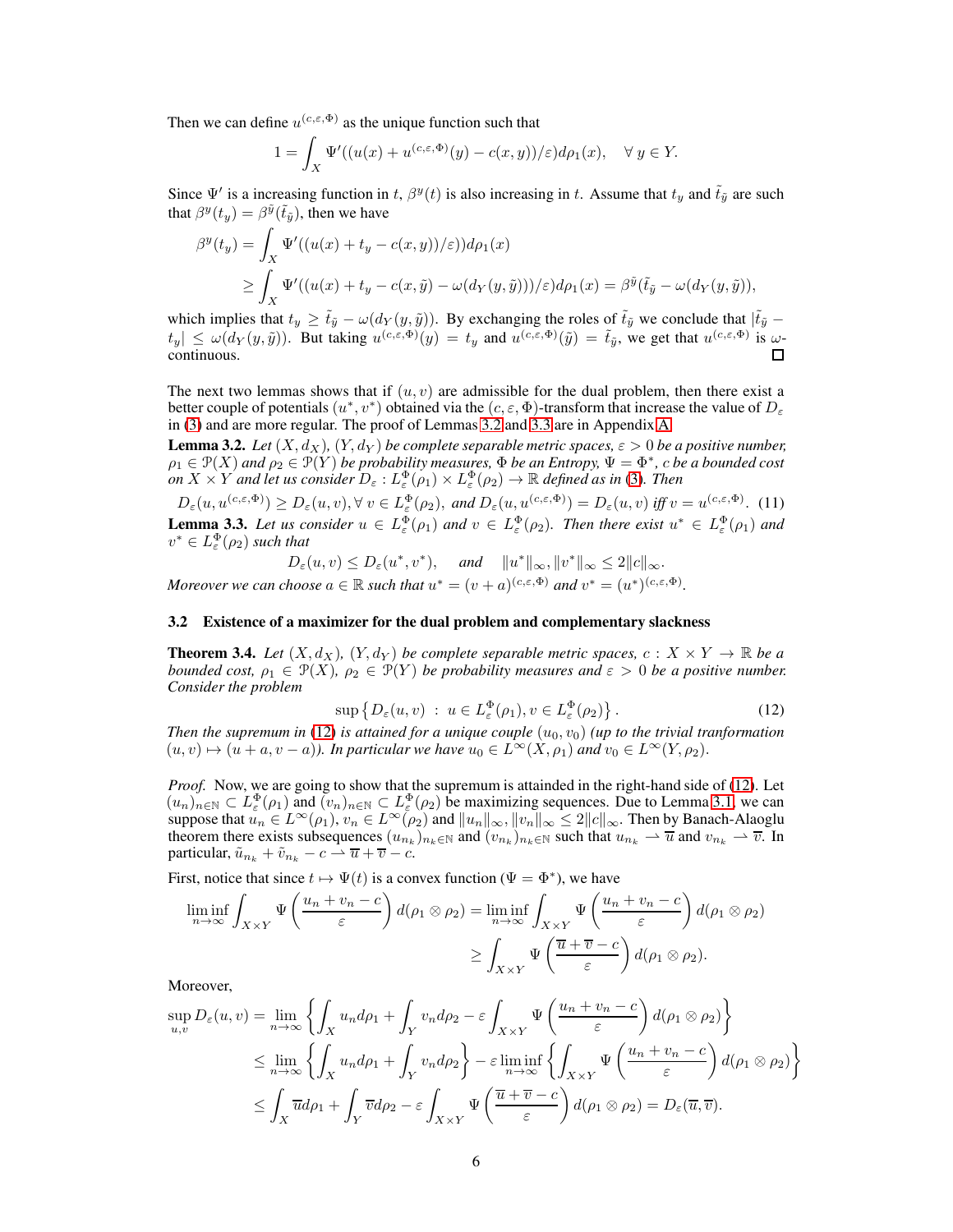So,  $(\overline{u}, \overline{v})$  is a maximizer for  $D_{\varepsilon}$ . By construction, we have also that  $\overline{u} \in L^{\infty}(\rho_1)$  and  $\overline{v} \in L^{\infty}(\rho_2)$ . Finally, the strictly concavity of  $D_{\varepsilon}$  and Lemma [3.2](#page-5-2) implies that the maximizer is unique and, in particular  $\overline{v} = \overline{u}^{(c,\varepsilon,\Phi)}$ . П

By using the existence of maximizer potentials  $(u_0, v_0)$ , one can obtain directly the duality between [\(2\)](#page-2-0) and [\(3\)](#page-2-1) as well as a characterization of the primal problem [\(2\)](#page-2-0), see Appendix [B](#page-12-0) for the proof.

<span id="page-6-3"></span>**Proposition 3.5.** *Let*  $\varepsilon > 0$  *be a positive number,*  $(X, d_X)$  *and*  $(Y, d_Y)$  *be complete separable metric spaces,*  $c: X \times Y \to \mathbb{R}$  *be a Borel cost function,*  $\rho_1 \in \mathcal{P}(X)$ *,*  $\rho_2 \in \mathcal{P}(Y)$  *be probability measures. Then for every*  $\gamma \in \Pi(\rho_1, \rho_2)$ ,  $u \in L_{\varepsilon}^{\Phi}(\rho_1)$  and  $v \in L_{\varepsilon}^{\Phi}(\rho_2)$  we have

$$
D_{\varepsilon}(u, v) \leq \mathrm{OT}_{\varepsilon}(\rho_1, \rho_2)
$$
, with equality if and only if  $\gamma = \Psi'((u + v - c)/\varepsilon)\rho_1 \otimes \rho_2$ .

Finally, we are able to the main main theorem of this section. The proof is in Appendix [B.](#page-12-0)

<span id="page-6-0"></span>**Theorem 3.6** (Equivalence and complementarity condition). Let  $\varepsilon > 0$  be a positive number,  $(X, d_X)$  and  $(Y, d_Y)$  be complete separable metric spaces,  $c: X \times Y \to \mathbb{R}$  be a bounded cost *function,*  $\Phi$  *be an Entropy,*  $\Psi = \Phi^*$ ,  $\rho_1 \in \mathcal{P}(X)$ ,  $\rho_2 \in \mathcal{P}(Y)$  *be probability measures. Then given*  $u^* \in L^{\Phi}_{\varepsilon}(\rho_1), v^* \in L^{\Phi}_{\varepsilon}(\rho_2)$ , the following are equivalent:

- 1. (Maximizers)  $u^*$  *and*  $v^*$  *are maximizing potentials for* [\(12\)](#page-5-3);
- 2. (Maximality condition)  $\mathcal{F}^{(c,\varepsilon,\Phi)}(u^*) = v^*$  *and*  $\mathcal{F}^{(c,\varepsilon,\Phi)}(v^*) = u^*$  *(in particular*  $u^* \in$  $L^{\infty}(\rho_1)$  and  $v^* \in L^{\infty}(\rho_2)$ );
- *3.* (Complementary Slackness) *let*  $\gamma^* = \Psi'((u^*(x) + v^*(y) c(x, y))/\epsilon) \cdot \rho_1 \otimes \rho_2$ , then  $\gamma^* \in \Pi(\rho_1, \rho_2)$ ;
- *4.* (Duality)  $\mathrm{OT}_{\varepsilon}(\rho_1, \rho_2) = D_{\varepsilon}(u^*, v^*).$

<span id="page-6-4"></span>*Moreover in those cases*  $\gamma^*$ *, as defined in 3, is also the (unique) minimizer for the problem* [\(2\)](#page-2-0).

#### 3.3 Properties of  $OT<sub>\epsilon</sub>$  and  $\Phi$ -Sinkhorn divergences

We start by showing the continuity of the functional  $\overline{or}_\epsilon$  with respect to the marginals. The proofs of Proposition [3.7](#page-6-1) and Proposition [3.8](#page-6-2) below are given in the Appendix [C.](#page-13-0)

<span id="page-6-1"></span>**Proposition 3.7.** *The functional*  $\mathrm{OT}_{\varepsilon}$  *is continuous: if*  $(\rho_1^n)_{n\in\mathbb{N}}\subset \mathcal{P}(X)$  *and*  $(\rho_2^n)_{n\in\mathbb{N}}\subset \mathcal{P}(Y)$  *are sequences weakly converging respectively to*  $\rho_1$  *and*  $\rho_2$ *, then the corresponding Kantorovich potentials*  $(u_n)_{n\in\mathbb{N}}$  *and*  $(v_n)_{n\in\mathbb{N}}$  *converges uniformly in*  $L^{\infty}$  *to*  $(\overline{u}, \overline{v})$ *. Moreover, gradient of*  $\overline{OT}_{\varepsilon}(\rho_1, \rho_2)$ *is given by*

$$
\nabla \,\mathrm{OT}_{\varepsilon}(\rho_1,\rho_2) = \left(\overline{u} - \int_Y \Psi\left(\frac{\overline{u} + \overline{v} - c}{\varepsilon}\right) d\rho_2, \overline{v} - \int_X \Psi\left(\frac{\overline{u} + \overline{v} - c}{\varepsilon}\right) d\rho_1\right),\,
$$

*where*  $(\overline{u}, \overline{v})$  *are Kantorovich potentials such that*  $\overline{u} = v^{(c,\varepsilon,\Phi)}$  *and*  $\overline{v} = u^{(c,\varepsilon,\Phi)}$ *.* 

In analogy to the Sinkhorn divergences [\[20,](#page-9-19) [25\]](#page-9-12), we can define a new class of Statistical Divergences based in [\(1\)](#page-0-0):  $\overline{\text{OT}}_{\varepsilon}(\rho_1, \rho_2) = \text{OT}_{\varepsilon}(\rho_1, \rho_2) - \frac{1}{2} \left( \text{OT}_{\varepsilon}(\rho_1, \rho_1) + \text{OT}_{\varepsilon}(\rho_2, \rho_2) \right)$ . It would interesting to prove that  $\widetilde{OT}_{\varepsilon} \geq 0$ ; in the Shannon entropy case [\[20\]](#page-9-19) the authors prove that under an assumption of positivity (in the sense of kernels) of  $e^{-c/\varepsilon}$ , the Sinkhorn divergence is in fact positive. However the method used does not generalize to different types of entropies, and so this remains an open question.

As for the Shannon entropy, the Φ-Sinkhorn divergence interpolates between the Optimal Transport distance and the Maximum Mean Discrepancy with kernel c.

<span id="page-6-2"></span>Proposition 3.8. *The* Φ*-Sinkhorn divergence has the following limits*

(a) 
$$
\widetilde{OT}_{\varepsilon}(\rho_1, \rho_2) \to \widetilde{OT}_0(\rho_1, \rho_2)
$$
, when  $\varepsilon \to 0^+$ .  
\n(b)  $\widetilde{OT}_{\varepsilon}(\rho_1, \rho_2) \to \frac{1}{2} || \rho_1 - \rho_2 ||_{-c} := -\frac{1}{2} \int_{X \times Y} c \, d((\rho_1 - \rho_2) \otimes (\rho_1 - \rho_2))$ , when  $\varepsilon \to +\infty$ .

*Moreover, any sequence*  $\gamma^{\varepsilon}$  solving [\(2\)](#page-2-0) weakly converges to a solution of the Optimal Transport *problem (i.e,*  $\varepsilon = 0$  *in* [\(2\)](#page-2-0)*)* when  $\varepsilon \to 0$  *and*  $\gamma^{\varepsilon} \to \rho_1 \otimes \rho_2$  *when*  $\varepsilon \to +\infty$ *.*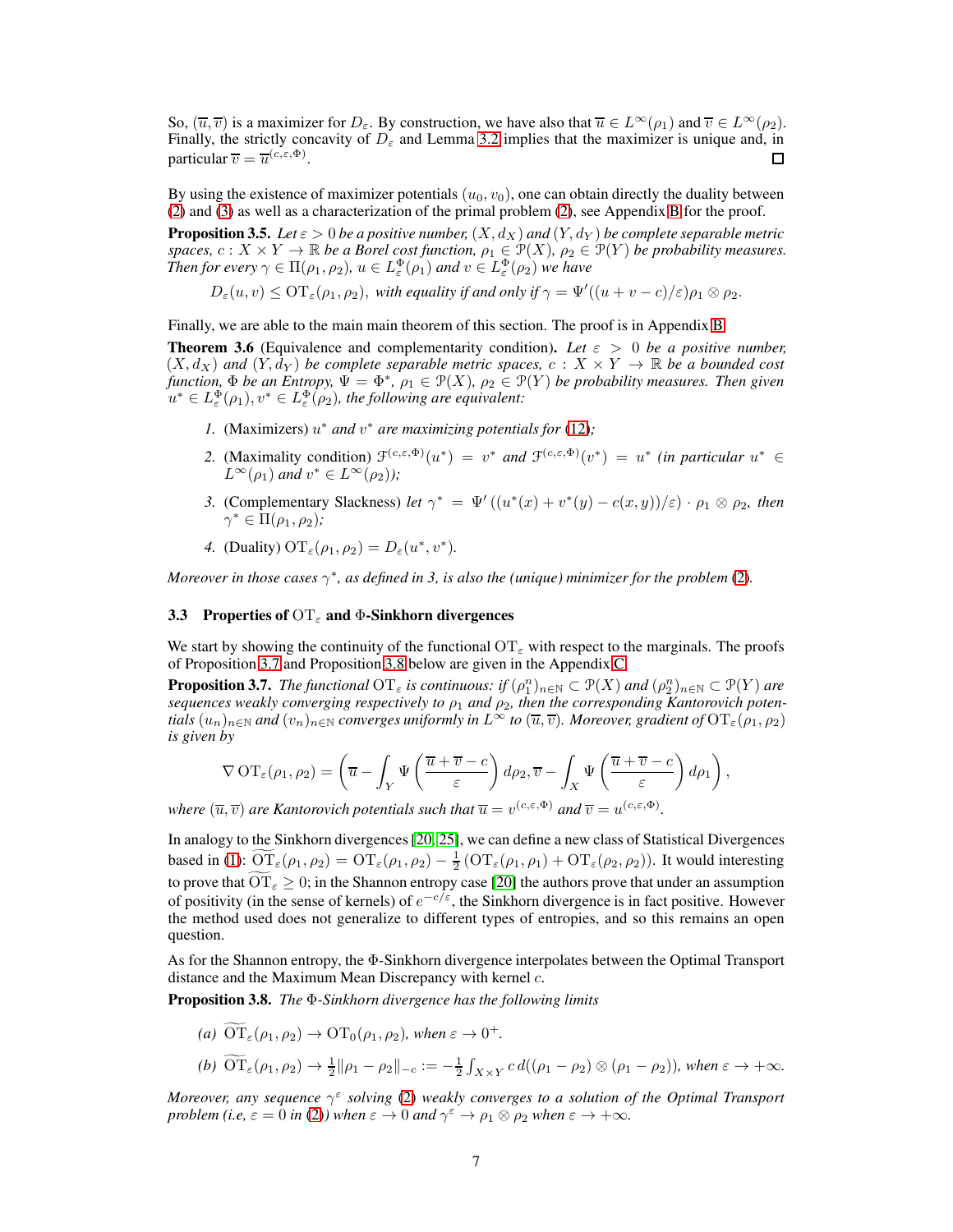## <span id="page-7-0"></span>4 Computational Scheme: generalized Sinkhorn algorithm

In this section, we introduce the generalized *Iterative Proportional Fitting Procedure* (IPFP) or *Sinkhorn algorithm* [\[42\]](#page-9-20) to compute the problem [\(2\)](#page-2-0). Our method can be extend to prove convergence to the corresponding Sinkhorn algorithm also in the multi-marginal case. The setting is presented in the Appendix [E.](#page-16-0)

The main idea of the Sinkhorn algorithm is to construct the measure  $\gamma^{\varepsilon} \in \Pi(\rho_1, \rho_2)$  realizing minimum in [\(2\)](#page-2-0) by fixing the shape of an ansatz as  $\gamma_n^{\varepsilon} = \Psi'((u^n(x) + v^n(y) - c(x, y))/\varepsilon) \rho_1 \otimes \rho_2$ (since this is the actual shape of the minimizer due to Theorem [3.6\)](#page-6-0) and then alternatively updating either  $u^n$  or  $v^n$ , by matching one of the marginal distribution respectively to the target marginals  $\rho_1$ or  $\rho_2$ . Fixing for example  $u^n$ , this amounts to find  $v^n$  such that

<span id="page-7-2"></span>
$$
\int_{X} \Psi' \left( \frac{u^n(x) + v^n(y) - c(x, y)}{\varepsilon} \right) d\rho_1(x) = 1.
$$
\n(13)

This is an implicit definition for  $u^n$  and, depending on the shape of  $\Psi$ , one can hope to solve the equation for  $v^n(y)$  explicitely, but in general this is not possible.

We recall however from the proof of Lemma [3.1,](#page-4-1) that solving Equation [\(13\)](#page-7-2) actually amounts to solve the maximization of the strictly concave function  $\alpha^y$ . This is useful in practice since we can use a (trivially parallelizable) Newton algorithm to find  $v^n(y)$ , but we can also observe that we have  $v^n = (u^n)^{(c,\varepsilon,\Phi)}$ . In particular, as in the case of the *classical* Sinkhorn algorithm, also this generalized IPFP can be seen as an alternate maximization procedure.

In other words, the generalized IPFP sequences  $(u^n)_{n\in\mathbb{N}}$  and  $(v^n)_{n\in\mathbb{N}}$  can defined by  $v^0(y) = 1$ and

<span id="page-7-4"></span>
$$
u^{n}(x) = \underset{u \in L_{\varepsilon}^{\Phi}(\rho_{1})}{\operatorname{argmax}} \left\{ \int_{X} u d\rho_{1} - \varepsilon \int_{X \times Y} \Psi\left(\frac{u + v^{n-1} - c}{\varepsilon}\right) d(\rho_{1} \otimes \rho_{2}) \right\},
$$
  
\n
$$
v^{n}(y) = \underset{v \in L_{\varepsilon}^{\Phi}(\rho_{2})}{\operatorname{argmax}} \left\{ \int_{X} v d\rho_{2} - \varepsilon \int_{X \times Y} \Psi\left(\frac{u^{n} + v - c}{\varepsilon}\right) d(\rho_{1} \otimes \rho_{2}) \right\}.
$$
\n(14)

**Example (Entropy-regularized Sinkhorn algorithm):** When  $\Phi(z) = z \ln(z) - z$  is the relative entropy, we have  $\Psi'(t) = e^t$  and so Equation [\(13\)](#page-7-2) can be solved explicitly: we have

$$
v^n(y) = -\varepsilon \log \left( \int_X e^{(c(x,y)-u^{(n-1)}(x))/\varepsilon} d\rho_1 \right) = (u^{(n-1)})^{(c,\varepsilon,\Phi)},
$$
  

$$
u^n(x) = -\varepsilon \log \left( \int_Y e^{(c(x,y)-v^{(n-1)}(x))/\varepsilon} d\rho_2 \right) = (v^n)^{(c,\varepsilon,\Phi)}.
$$

Via the new variables  $a_n := \exp(u_n/\varepsilon)$  and  $b_n := \exp(v^n/\varepsilon)$  one can then rewrite the system in the (usual) form:  $a^0(x) = 1$ ,

<span id="page-7-3"></span>
$$
b^{n}(y) = \frac{1}{\int e^{-c(x,y)/\varepsilon} a^{n-1}(x) d\rho_{1}(x)} \quad \text{and} \quad a^{n}(y) = \frac{1}{\int e^{-c(x,y)/\varepsilon} b^{n}(y) d\rho_{2}(y)}.
$$
 (15)

Theoretical guarantees of convergence: The original approach of showing converging of the usual Entropic Sinkhorn-algorithm, due to Franklin and Lorenz [\[21\]](#page-9-21) (see also [\[9,](#page-8-15) [39\]](#page-9-22) for the continuous case), are based on a fixed-point contraction theorem of the iterates [\(15\)](#page-7-3) under the Hilbert metric. Such approach can not be easily applied in our case since the regularization  $\Phi$  is not necessarily multiplicative as, for instance, the Shannon entropy is. Hence, the solution optimal solution  $\gamma^{\varepsilon}$  in [\(2\)](#page-2-0) generally can not be decomposed in  $\gamma^{\varepsilon}(x, y) = a(x)b(y)e^{-c/\varepsilon} \cdot \rho_1 \rho_2$ .

The main strategy of our proof instead are based on ideas from optimal transport theory: we prove a priori estimates and deduce compactness results for the  $(c, \varepsilon, \Phi)$ -transforms, which can guarantee that the Sinkhorn iteratations [\(14\)](#page-7-4), seen as an alternate maximization in the dual problem, are strongly converging. This is also consistent with algorithms proposed to solve the quadraticregularized [\[33\]](#page-9-4) and Shannon entropy cases [\[10,](#page-8-16) [30\]](#page-9-23). The proof of the next theorem is given in the Appendix [D.](#page-14-0)

<span id="page-7-1"></span>**Theorem 4.1.** Let  $(X, d_X)$  and  $(Y, d_Y)$  be complete separable metric spaces,  $c: X \times Y \to \mathbb{R}$  be *a Borel bounded cost,*  $\Phi$  *be a entropy function,*  $\hat{\Psi} = \Phi^*$ ,  $\rho_1 \in \mathcal{P}(X)$  *and*  $\rho_2 \in \mathcal{P}(Y)$  *be probability*  $m$ easures. If  $(u^n)_{n\in\mathbb{N}}$  and  $(v^n)_{n\in\mathbb{N}}$  are the generalized IPFP sequences defined in [\(14\)](#page-7-4), then there  $e$ xists a sequence of positive real numbers  $(\lambda^n)_{n\in\mathbb{N}}$  such that

 $u^{n} + \lambda^{n} \to u$  in  $L^{p}(\rho_{1})$  and  $v^{n} - \lambda^{n} \to v$  in  $L^{p}(\rho_{2}),$   $1 \le p < \infty$ .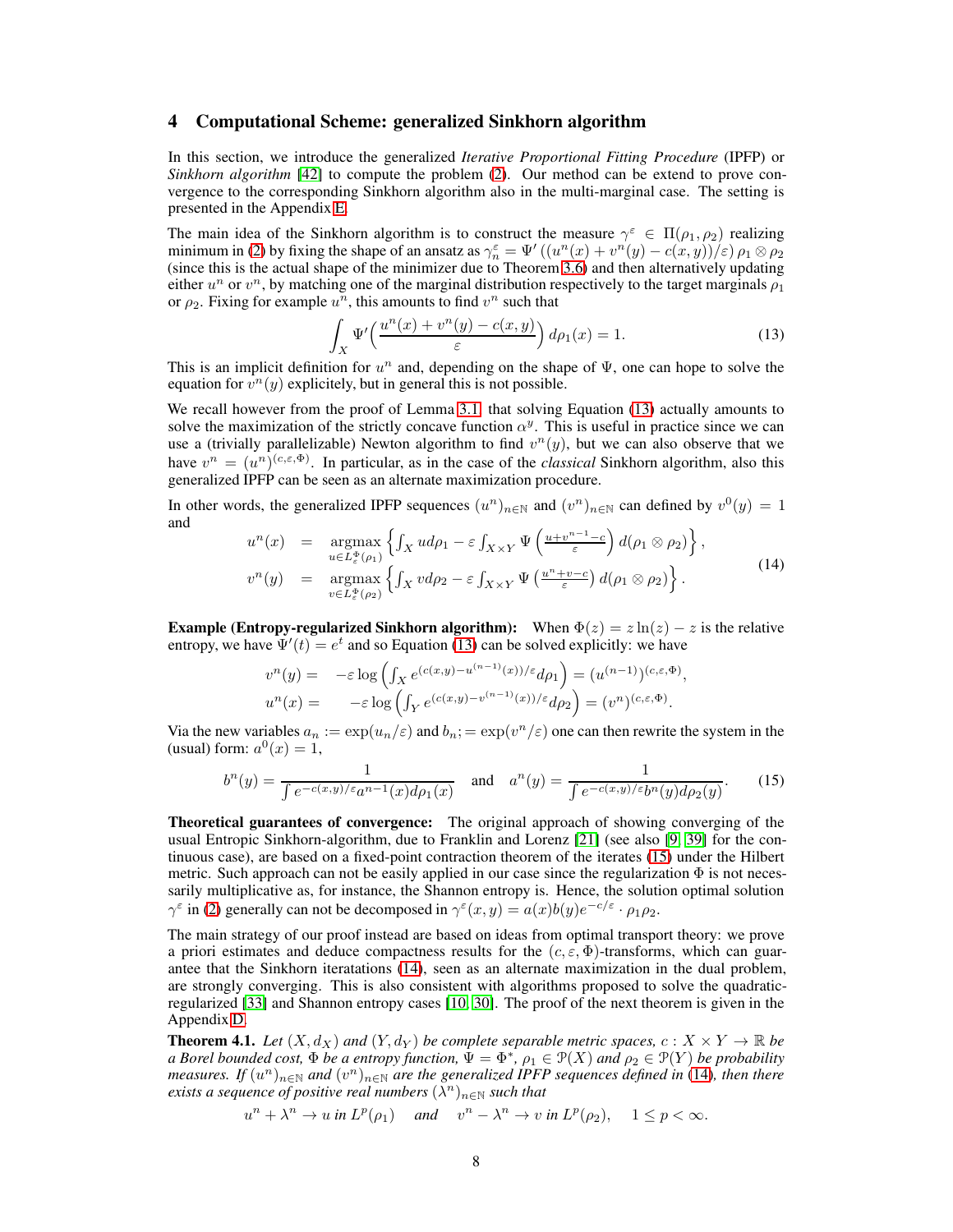*where*  $(u, v)$  *solves the dual problem* [\(12\)](#page-5-3). In particular, the sequence of couplings  $\gamma_n^{\varepsilon}$  defined  $as \gamma_n^{\varepsilon} = \Psi'((u^n(x) + v^n(y) - c(x, y))/\varepsilon)$ , converges in  $L^p(\rho_1 \otimes \rho_2)$  to  $\gamma_{opt}^{\varepsilon}$ , the density of the *minimizer of* [\(2\)](#page-2-0) *with respect to*  $\rho_1 \otimes \rho_2$ *.* 

## Acknowledgments

S. DM. is member of "Gruppo Nazionale per l'Analisi Matematica, la Probabilità e le loro Applicazioni" (GNAMPA). A.G. acknowledges funding by the European Research Council under H2020/MSCA-IF "OTmeetsDFT" [grant ID: 795942].

## <span id="page-8-0"></span>References

- [1] Jonas Adler and Sebastian Lunz. Banach Wasserstein GAN. In S. Bengio, H. Wallach, H. Larochelle, K. Grauman, N. Cesa-Bianchi, and R. Garnett, editors, *Advances in Neural Information Processing Systems 31*, pages 6754–6763. Curran Associates, Inc., 2018.
- <span id="page-8-5"></span>[2] Martial Agueh and Guillaume Carlier. Barycenters in the Wasserstein space. *SIAM J. on Mathematical Analysis*, 43(2):904–924, 2011.
- <span id="page-8-10"></span>[3] Jason Altschuler, Jonathan Weed, and Philippe Rigollet. Near-linear time approximation algorithms for optimal transport via Sinkhorn iteration. In *Advances in Neural Information Processing Systems*, pages 1964–1974, 2017.
- <span id="page-8-1"></span>[4] Martin Arjovsky, Soumith Chintala, and Léon Bottou. Wasserstein Generative Adversarial Networks. In *International Conference on Machine Learning*, pages 214–223, 2017.
- <span id="page-8-18"></span>[5] Jean-David Benamou, Guillaume Carlier, Marco Cuturi, Luca Nenna, and Gabriel Peyré. Iterative Bregman projections for regularized transportation problems. *SIAM Journal on Scientific Computing*, 37(2):A1111–A1138, 2015.
- <span id="page-8-4"></span>[6] Mathieu Blondel, Vivien Seguy, and Antoine Rolet. Smooth and sparse optimal transport. In *International Conference on Artificial Intelligence and Statistics*, pages 880–889, 2018.
- <span id="page-8-2"></span>[7] Nicolas Bonneel, Gabriel Peyré, and Marco Cuturi. Wasserstein barycentric coordinates: histogram regression using optimal transport.
- <span id="page-8-17"></span>[8] Guillaume Carlier, Vincent Duval, Gabriel Peyré, and Bernhard Schmitzer. Convergence of entropic schemes for optimal transport and gradient flows. *SIAM Journal on Mathematical Analysis*, 49(2):1385– 1418, 2017.
- <span id="page-8-15"></span>[9] Yongxin Chen, Tryphon Georgiou, and Michele Pavon. Entropic and displacement interpolation: a computational approach using the Hilbert metric. *SIAM Journal on Applied Mathematics*, 76(6):2375–2396, 2016.
- <span id="page-8-16"></span>[10] Lenaic Chizat, Gabriel Peyré, Bernhard Schmitzer, and François-Xavier Vialard. Scaling algorithms for unbalanced transport problems. *Mathematics of Computation*, 2018.
- <span id="page-8-9"></span>[11] Nicolas Courty, Rémi Flamary, Devis Tuia, and Alain Rakotomamonjy. Optimal transport for domain adaptation. *IEEE transactions on pattern analysis and machine intelligence*, 39(9):1853–1865, 2016.
- <span id="page-8-3"></span>[12] Marco Cuturi. Sinkhorn distances: Lightspeed computation of optimal transport. In *Advances in neural information processing systems*, pages 2292–2300, 2013.
- <span id="page-8-6"></span>[13] Marco Cuturi and Arnaud Doucet. Fast computation of Wasserstein barycenters. In *International Conference on Machine Learning*, pages 685–693, 2014.
- <span id="page-8-13"></span>[14] Marco Cuturi and Gabriel Peyré. Computational optimal transport. *Foundations and Trends* <sup>R</sup> *in Machine Learning*, 11(5-6):355–607, 2019.
- <span id="page-8-11"></span>[15] Arnaud Dessein, Nicolas Papadakis, and Jean-Luc Rouas. Regularized optimal transport and the rot mover's distance. *The Journal of Machine Learning Research*, 19(1):590–642, 2018.
- <span id="page-8-8"></span>[16] Simone Di Marino and Augusto Gerolin. An Optimal Transport approach for the Schrödinger bridge problem and convergence of Sinkhorn algorithm. *arXiv:1911.06850*, 2019.
- <span id="page-8-7"></span>[17] Pavel Dvurechenskii, Darina Dvinskikh, Alexander Gasnikov, Cesar Uribe, and Angelia Nedich. Decentralize and randomize: Faster algorithm for Wasserstein barycenters. In *Advances in Neural Information Processing Systems*, pages 10760–10770, 2018.
- <span id="page-8-14"></span>[18] Montacer Essid and Justin Solomon. Quadratically regularized optimal transport on graphs. *SIAM Journal on Scientific Computing*, 40(4):A1961–A1986, 2018.
- <span id="page-8-12"></span>[19] Sira Ferradans, Nicolas Papadakis, Gabriel Peyré, and Jean-François Aujol. Regularized discrete optimal transport. *SIAM Journal on Imaging Sciences*, 7(3):1853–1882, 2014.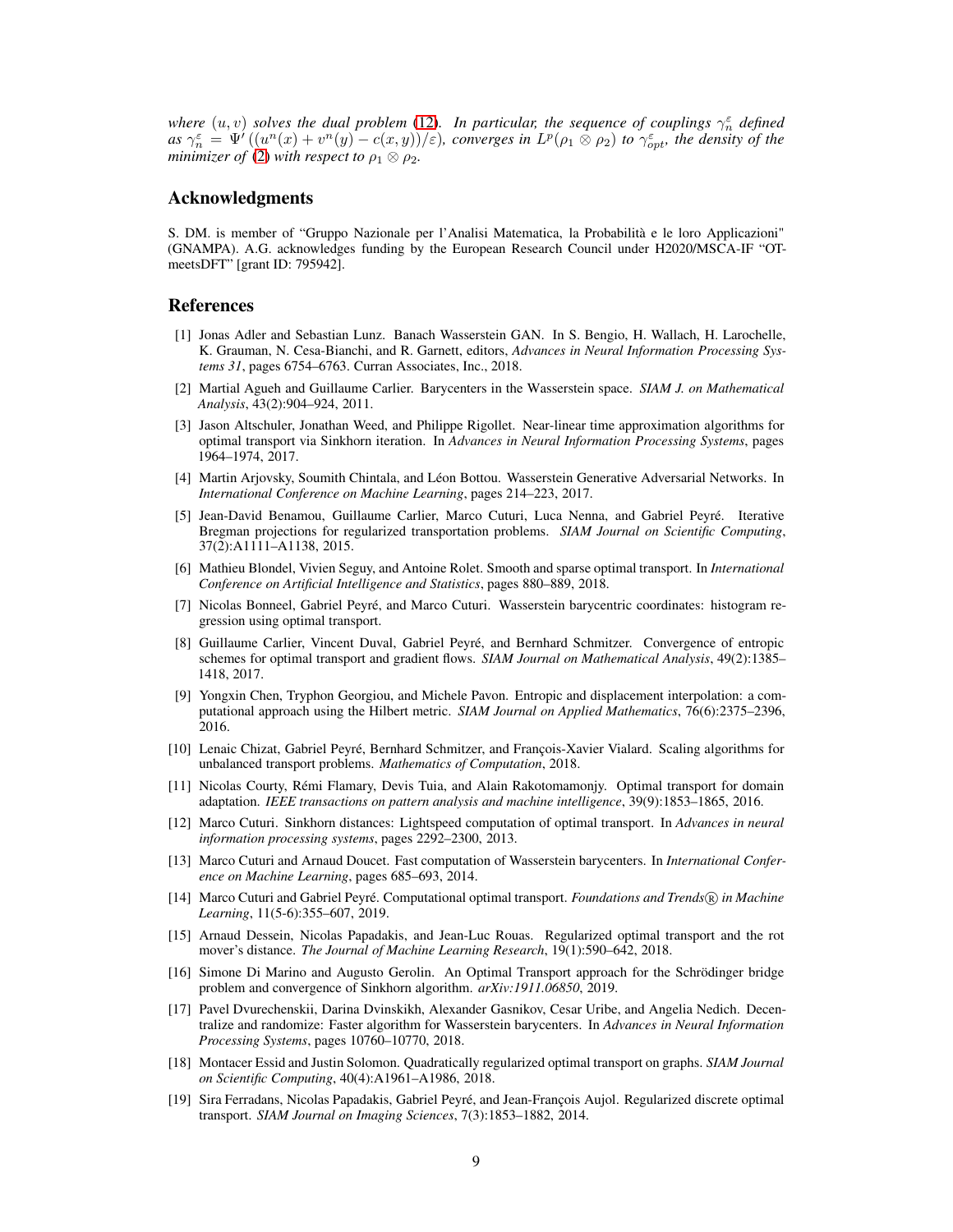- <span id="page-9-19"></span>[20] Jean Feydy, Thibault Séjourné, François-Xavier Vialard, Shun-Ichi Amari, Alain Trouvé, and Gabriel Peyré. Interpolating between optimal transport and MMD using Sinkhorn divergences. In *The 22nd International Conference on Artificial Intelligence and Statistics*, pages 2681–2690, 2019.
- <span id="page-9-21"></span>[21] Joel Franklin and Jens Lorenz. On the scaling of multidimensional matrices. *Linear Algebra and its applications*, 114:717–735, 1989.
- <span id="page-9-0"></span>[22] Charlie Frogner, Chiyuan Zhang, Hossein Mobahi, Mauricio Araya, and Tomaso A Poggio. Learning with a Wasserstein Loss. In C. Cortes, N. D. Lawrence, D. D. Lee, M. Sugiyama, and R. Garnett, editors, *Advances in Neural Information Processing Systems 28*, pages 2053–2061. Curran Associates, Inc., 2015.
- <span id="page-9-6"></span>[23] Wilfrid Gangbo and Andrzej Swiech. Optimal maps for the multidimensional Monge-Kantorovich problem. *Communications on pure and applied mathematics*, 51(1):23–45, 1998.
- <span id="page-9-18"></span>[24] Aude Genevay, Lénaic Chizat, Francis Bach, Marco Cuturi, and Gabriel Peyré. Sample complexity of Sinkhorn divergences. In *The 22nd International Conference on Artificial Intelligence and Statistics*, pages 1574–1583, 2019.
- <span id="page-9-12"></span>[25] Aude Genevay, Marco Cuturi, Gabriel Peyré, and Francis Bach. Stochastic optimization for large-scale optimal transport. In *Advances in Neural Information Processing Systems*, pages 3440–3448, 2016.
- <span id="page-9-3"></span>[26] Aude Genevay, Gabriel Peyré, and Marco Cuturi. Learning Generative models with Sinkhorn divergences. In *International Conference on Artificial Intelligence and Statistics*, pages 1608–1617, 2018.
- <span id="page-9-1"></span>[27] Ishaan Gulrajani, Faruk Ahmed, Martin Arjovsky, Vincent Dumoulin, and Aaron C Courville. Improved training of Wasserstein Gans. In *Advances in neural information processing systems*, pages 5767–5777, 2017.
- <span id="page-9-15"></span>[28] Martin Idel. A review of matrix scaling and Sinkhorn's normal form for matrices and positive maps. *arXiv preprint arXiv:1609.06349*, 2016.
- <span id="page-9-10"></span>[29] Hicham Janati, Marco Cuturi, and Alexandre Gramfort. Wasserstein regularization for sparse multi-task regression. In *AISTATS 2019-22nd International Conference on Artificial Intelligence and Statistics*, volume 89, 2019.
- <span id="page-9-23"></span>[30] Johan Karlsson and Axel Ringh. Generalized Sinkhorn iterations for regularizing inverse problems using optimal mass transport. *SIAM Journal on Imaging Sciences*, 10(4):1935–1962, 2017.
- <span id="page-9-16"></span>[31] Christian Léonard. A survey of the Schrödinger problem and some of its connections with optimal transport. *Discrete & Continuous Dynamical Systems-A*, 34(4):1533–1574, 2014.
- <span id="page-9-7"></span>[32] Tianyi Lin, Nhat Ho, Marco Cuturi, and Michael I Jordan. On the complexity of approximating multimarginal optimal transport. *arXiv preprint arXiv:1910.00152*, 2019.
- <span id="page-9-4"></span>[33] Dirk A Lorenz and Hinrich Mahler. Orlicz-space regularization for optimal transport and algorithms for quadratic regularization. *NeurIPS workshop "Optimal Transport in Machine Learning". arXiv preprint arXiv:1909.06082*, 2020.
- <span id="page-9-5"></span>[34] Dirk A Lorenz, Paul Manns, and Christian Meyer. Quadratically regularized optimal transport. *arXiv preprint arXiv:1903.01112*, 2019.
- <span id="page-9-13"></span>[35] Giulia Luise, Alessandro Rudi, Massimiliano Pontil, and Carlo Ciliberto. Differential properties of Sinkhorn approximation for learning with Wasserstein distance. In *Advances in Neural Information Processing Systems*, pages 5859–5870, 2018.
- <span id="page-9-8"></span>[36] Giulia Luise, Saverio Salzo, Massimiliano Pontil, and Carlo Ciliberto. Sinkhorn Barycenters with Free Support via Frank-Wolfe Algorithm. In *Advances in Neural Information Processing Systems*, pages 9318– 9329, 2019.
- <span id="page-9-11"></span>[37] Boris Muzellec, Richard Nock, Giorgio Patrini, and Frank Nielsen. Tsallis regularized optimal transport and ecological inference. In *Thirty-First AAAI Conference on Artificial Intelligence*, 2017.
- <span id="page-9-14"></span>[38] Alain Rakotomamonjy, Rémi Flamary, and Nicolas Courty. Generalized conditional gradient: analysis of convergence and applications. *arXiv preprint arXiv:1510.06567*, 2015.
- <span id="page-9-22"></span>[39] Ludger Ruschendorf. Convergence of the iterative proportional fitting procedure. *The Annals of Statistics*, 23(4):1160–1174, 1995.
- <span id="page-9-17"></span>[40] Erwin Schrödinger. *Über die umkehrung der naturgesetze*. Verlag Akademie der wissenschaften in kommission bei Walter de Gruyter u. Company, 1931.
- <span id="page-9-2"></span>[41] Vivien Seguy and Marco Cuturi. Principal geodesic analysis for probability measures under the optimal transport metric. In *Advances in Neural Information Processing Systems*, pages 3312–3320, 2015.
- <span id="page-9-20"></span>[42] Richard Sinkhorn. A relationship between arbitrary positive matrices and doubly stochastic matrices. *The Annals of Mathematical Statistics*, 35(2):876–879, 1964.
- <span id="page-9-9"></span>[43] Matthew Staib, Sebastian Claici, Justin M Solomon, and Stefanie Jegelka. Parallel streaming Wasserstein barycenters. In *Advances in Neural Information Processing Systems*, pages 2647–2658, 2017.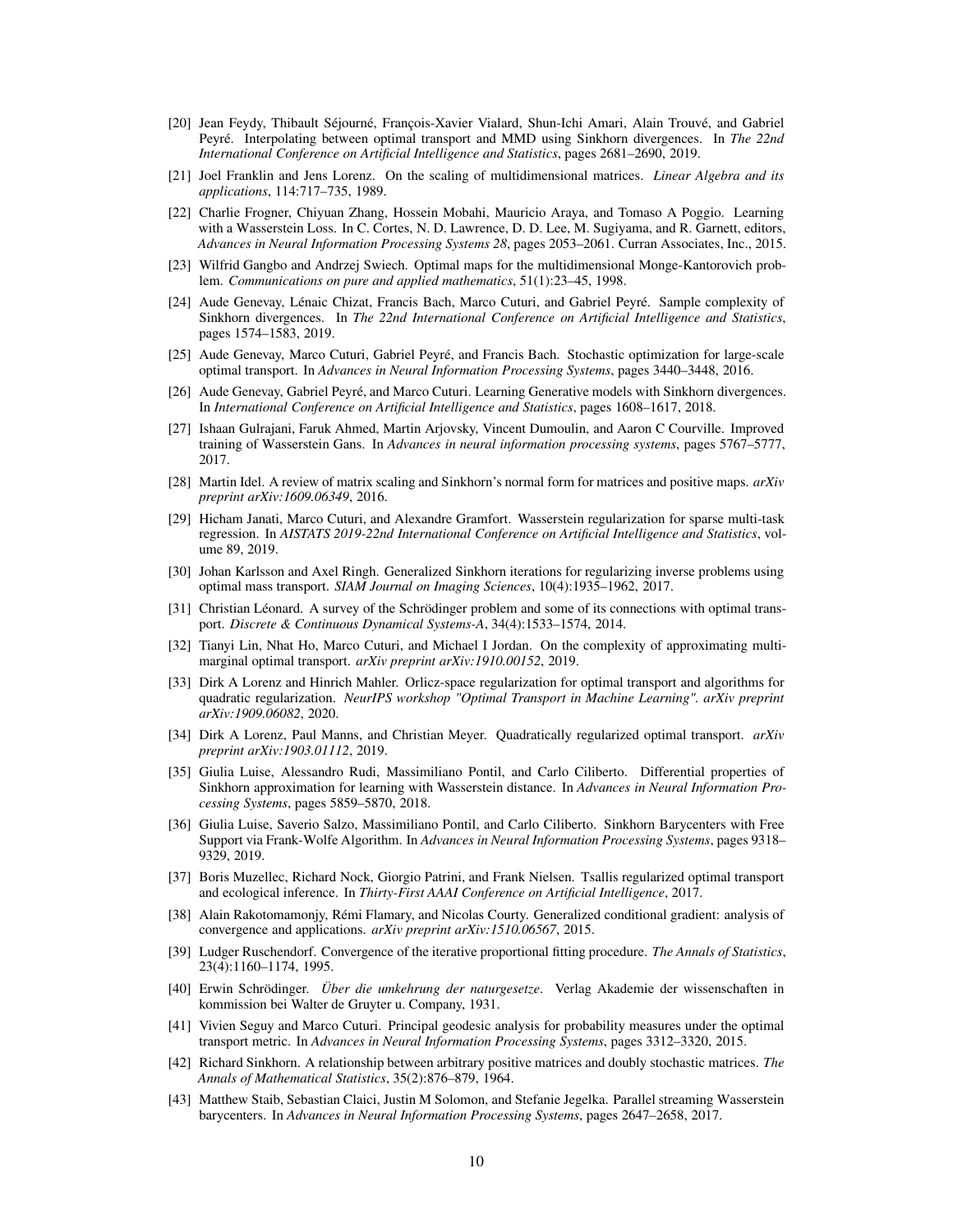- <span id="page-10-0"></span>[44] Ilya Tolstikhin, Olivier Bousquet, Sylvain Gelly, and Bernhard Schölkopf. Wasserstein Auto-Encoders. In *International Conference on Learning Representations (ICLR 2018)*. OpenReview.net, 2018.
- <span id="page-10-1"></span>[45] Cédric Villani. *Topics in Optimal Transportation*, volume 58. Graduate Studies in Mathematics, 2003.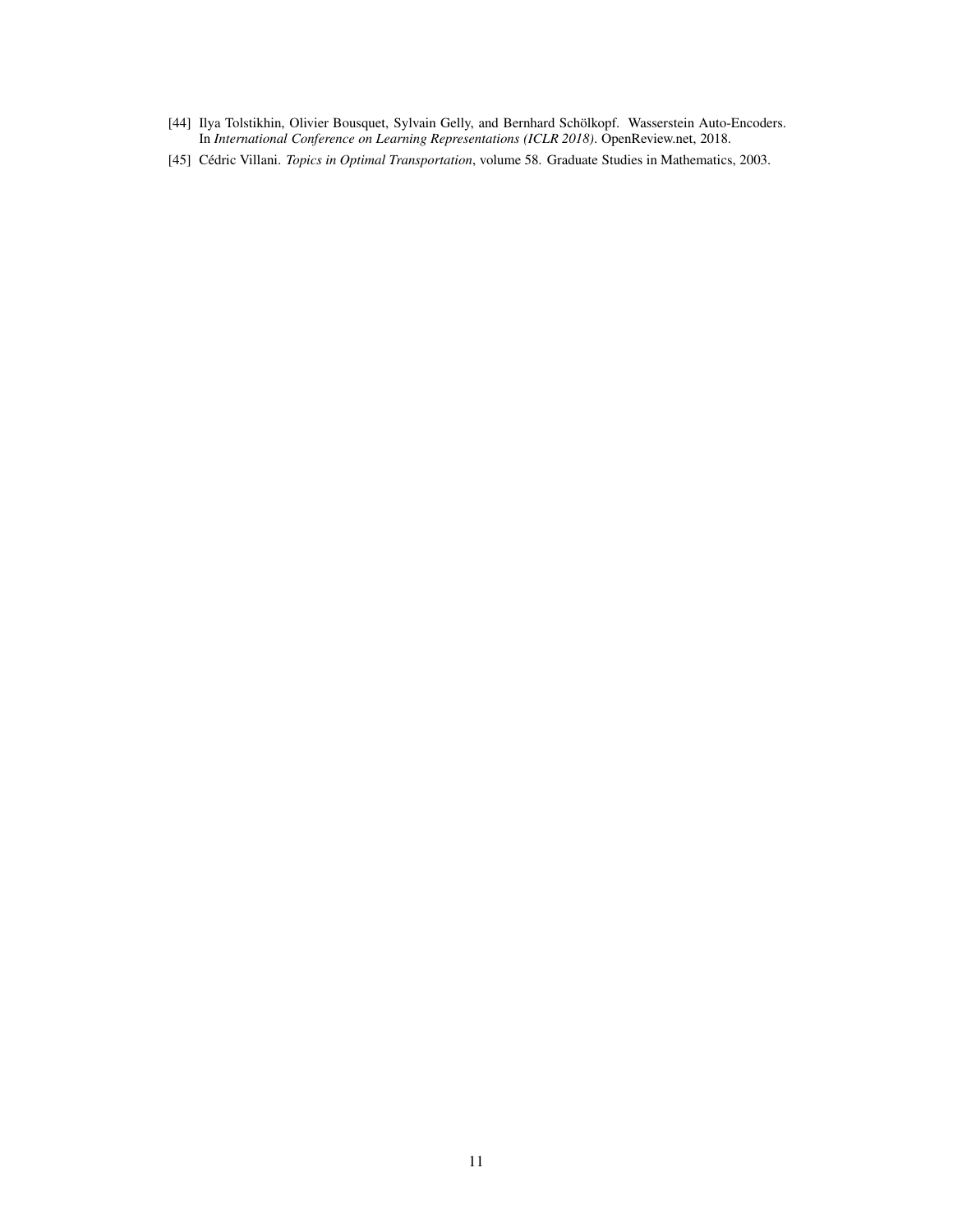# Suplementary material: Optimal Transport losses with general convex regularization

## <span id="page-11-0"></span>A Section [3.1:](#page-4-4) A priori estimates and  $(c, \varepsilon, \Phi)$ -transforms

## Proof of Lemma [3.1](#page-4-1) (*i*)

*Proof.* Let  $u \in L^{\Phi}_{\varepsilon}(\rho_1), v \in L^{\Phi}_{\varepsilon}(\rho_2)$  and  $\Psi = \Phi^*$ . By definition, we have that  $u^{(c,\varepsilon,\Phi)}(y)$  can be defined pointwisely by

$$
u^{(c,\varepsilon,\Phi)}(y) := \underset{t \in \mathbb{R}}{\operatorname{argmax}} \; \alpha^y(t) \qquad \text{ where } \qquad \alpha^y(t) := t - \varepsilon \int_X \Psi((u+t-c)/\varepsilon).
$$

Notice that  $\alpha^{y}(t)$  is concave and  $(\alpha^{y})'(t_0) = 0$ , if and only if,

$$
1 = \int_X \Psi'((u(x) + t_0 - c(x, y))/\varepsilon)d\rho_1(x) =: \beta^y(t_0).
$$

Therefore,  $u^{(c,\varepsilon,\Phi)}(y)$  solves

<span id="page-11-1"></span>
$$
1 = \int_X \Psi'((u(x) + u^{(c,\varepsilon,\Phi)}(y) - c(x,y))/\varepsilon) d\rho_1(x), \quad \forall y \in Y.
$$
 (1)

Due to the boundedness of c, given  $y', y \in Y$ ,  $|c(x, y') - c(x, y)| \le 2||c||_{\infty}$ . In particular,  $c(x, y') \ge$  $c(x, y) - 2||c||_{\infty}$  and since  $\Psi'$  is increasing, one has

$$
1=\int_X \Psi'((u+u^{(c,\varepsilon,\Phi)}(y')-c(x,y'))/\varepsilon)d\rho_1\leq \int_X \Psi'((u+u^{(c,\varepsilon,\Phi)}(y')-c(x,y)+2\|c\|_\infty))/\varepsilon)d\rho_1.
$$

But one has also that  $\beta^y(u^{(c,\varepsilon,\Phi)}(y)) = 1$  and using again the monotonicity of  $\beta^y(t)$ , we can get that  $u^{(c,\varepsilon,\Phi)}(y') + 2||c||_{\infty} \ge u^{(c,\varepsilon,\Phi)}(y)$ . By exchanging y, y', we then conclude  $|u^{(c,\varepsilon,\Phi)}(y) - u^{(c,\varepsilon,\Phi)}(y')| \le$  $2||c||_{\infty}$ . Analogously, we can show the boundedness of  $v^{(c,\varepsilon,\Phi)}$ .

Since  $\Psi'(0) = 1$ , or, equivalently  $\Phi'(1) = 0$  $\Phi'(1) = 0$  $\Phi'(1) = 0$ , that is the minimum of  $\Phi$  is attained at 1, then from (1) one could get also

<span id="page-11-2"></span>
$$
u^{(c,\varepsilon,\Phi)}(y) - ||c||_{\infty} + \inf u \le 0 \qquad u^{(c,\varepsilon,\Phi)}(y) + ||c||_{\infty} + \sup u \ge 0 \tag{2}
$$

Hence,  $\operatorname{osc}(u^{(c,\varepsilon,\Phi)}) \leq \|c\|_{\infty}$ . Similarly, we also have  $\operatorname{osc}(v^{(c,\varepsilon,\Phi)}) \leq 2\|c\|_{\infty}$ .

 $\Box$ 

#### Proof of Lemma [3.2](#page-5-2)

*Proof.* Let  $u \in L^{\Phi}_{\varepsilon}(\rho_1)$  and  $v \in L^{\Phi}_{\varepsilon}(\rho_2)$ , then

$$
D_{\varepsilon}(u,v) = \int_{X} u d\rho_1 + \int_{Y} v d\rho_2 - \varepsilon \int_{X \times Y} \Psi\left(\frac{u+v-c}{\varepsilon}\right) d(\rho_1 \otimes \rho_2), \tag{3}
$$

$$
\leq \int_X u d\rho_1 + \max_{v \in L^{\Phi}_\varepsilon(\rho_2)} \int_{X \times Y} v(y) - \varepsilon \Psi\left(\frac{u+v-c}{\varepsilon}\right) d(\rho_1 \otimes \rho_2),\tag{4}
$$

$$
= \int_X ud\rho_1 + \int_{X \times Y} u^{(c,\varepsilon,\Phi)} - \varepsilon \Psi\left(\frac{u + u^{(c,\varepsilon,\Phi)} - c}{\varepsilon}\right) d(\rho_1 \otimes \rho_2).
$$
 (5)

Therefore, for any  $u \in L_{\varepsilon}^{\Phi}(\rho_1), D_{\varepsilon}(u, v) \le D_{\varepsilon}(u, u^{(c, \varepsilon, \Phi)}),$  since the function  $\alpha^y(t) = t - \varepsilon \int_X \Psi((u + t - \Phi)^{y-1}) dt$  $c/\epsilon$ ) $d\rho_1$  is strictly concave and attains its maximum in  $u^{(c,\varepsilon,\Phi)}$ . In particular,  $D_{\varepsilon}(u, u^{(c,\varepsilon,\Phi)}) = D_{\varepsilon}(u, v)$  if and only if  $v = u^{(c,\varepsilon,\Phi)}$ .  $\Box$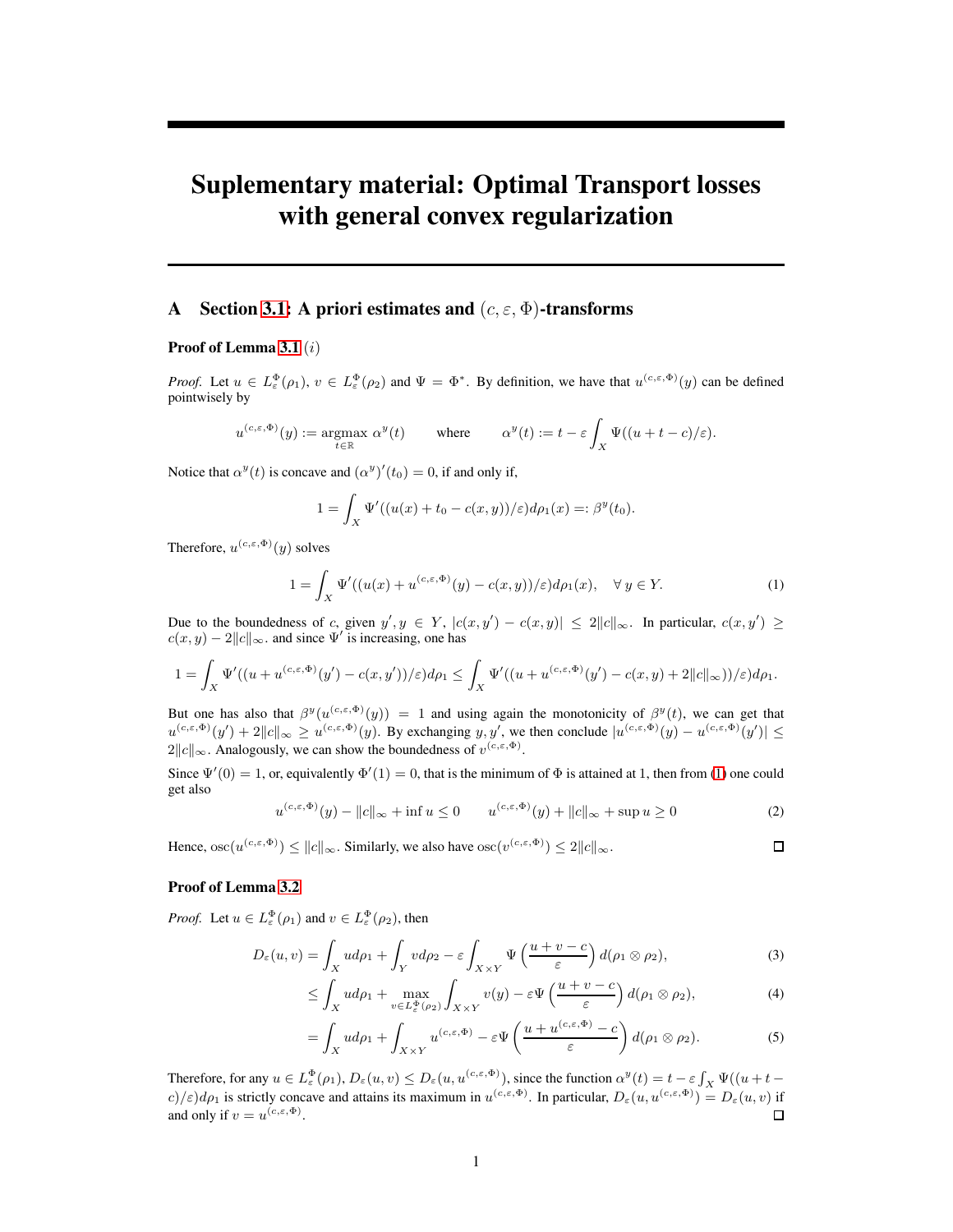#### Proof of Lemma [3.3](#page-5-1)

*Proof.* Let  $u \in L^{\Phi}_{\varepsilon}(\rho_1)$  and  $v \in L^{\Phi}_{\varepsilon}(\rho_2)$ . Without loss of generality we can assume  $u(x_0), v(y_0) < +\infty$  and set  $\tilde{u} = v^{(c,\varepsilon,\Phi)}$ . By the definition of  $(c,\varepsilon,\Phi)$ -transform, we have

$$
D_{\varepsilon}(\tilde{u},v) \ge D_{\varepsilon}(u,v).
$$

We know by lemma [\(3.1\)](#page-4-1) that  $\csc(\tilde{u}) \leq 2||c||_{\infty}$  and in particular there exists a constant a such that  $\|\tilde{u}-a\|_{\infty} \leq$  $||c||_{\infty}$ . We define  $u^* = \tilde{u} - a$  and we notice that in fact  $u^* = (v + a)^{(c, \varepsilon, \Phi)}$ . In order to conclude it is sufficient to notice that using [\(2\)](#page-11-2) we get immediately that that  $v^* = (u^*)^{(c,\varepsilon,\Phi)}$  satisfies  $||v^*||_{\infty} \leq 2||c||_{\infty}$ . In the end, using the invariance of  $D_{\varepsilon}$  by simultaneous translation we get

$$
D_{\varepsilon}(u^*, v^*) \ge D_{\varepsilon}(u^*, v+a) = D_{\varepsilon}(\bar{u}, v) \ge D_{\varepsilon}(u, v).
$$

## <span id="page-12-0"></span>B Section [3.2:](#page-5-4) Existence of a maximizer for the dual problem and complementary slackness

#### Proof of Proposition [3.5](#page-6-3)

*Proof.* We first assume that  $\gamma \in \Pi(\rho_1, \rho_2)$  is a density with respect to  $\rho_1 \otimes \rho_2$ , otherwise  $\overline{\text{OT}}_{\varepsilon}(\rho_1, \rho_2) = +\infty$ and therefore the inequality is automatically verified. Then,

$$
C_{\varepsilon}(\gamma) = \int_{X \times Y} cd\gamma + \varepsilon G(\gamma) - \int_{X \times Y} (u+v)d\gamma + \int_{X} ud\rho_1 + \int_{Y} vd\rho_2,
$$
\n(6)

$$
= \int_X ud\rho_1 + \int_Y vd\rho_2 + \int_{X\times Y} \varepsilon\Phi(\gamma) - (u+v-c)\gamma d(\rho_1\otimes\rho_2),\tag{7}
$$

$$
\geq \int_X ud\rho_1 + \int_Y v d\rho_2 - \varepsilon \int_{X \times Y} \Psi((u+v-c)/\varepsilon) d(\rho_1 \otimes \rho_2), \tag{8}
$$

$$
=D_{\varepsilon}(u,v).
$$
\n(9)

where we used that  $\Phi$  is a convex function,  $\Psi = \Phi^*$  and  $\varepsilon \Phi(t) + \varepsilon \Psi(s/\varepsilon) \geq ts$  with equality if and only if  $t \in \partial \Psi(s/\varepsilon)$  (or  $s \in \varepsilon \partial \Phi(t)$ ).

### Proof of Theorem [3.6](#page-6-0)

*Proof.* We will prove  $1 \Rightarrow 2 \Rightarrow 3 \Rightarrow 4 \Rightarrow 1$ .

1.  $\Rightarrow$  2. This is a straightforward application of Lemma [3.2.](#page-5-2) In fact thanks to [\(11\)](#page-5-5) we have  $D_{\varepsilon}(u^*, \mathcal{F}^{(c,\varepsilon,\Phi)}(u^*)) \geq D_{\varepsilon}(u^*, v^*)$ ; however, by the maximality of  $u^*, v^*$  we have also  $D_{\varepsilon}(u^*, v^*) \geq D_{\varepsilon}(u^*, \mathcal{F}^{(c,\varepsilon,\Phi)}(u^*))$ , and so we conclude that  $D_{\varepsilon}(u^*, \mathcal{F}^{(c,\varepsilon,\Phi)}(u^*)) = D_{\varepsilon}(u^*, v^*)$ . Thanks to [\(3.3\)](#page-5-1) we then deduce that  $v^* = \mathcal{F}^{(c,\varepsilon,\Phi)}(u^*)$ . We can follow a similar argument to prove that conversely  $u^* = \mathcal{F}^{(c,\varepsilon,\Phi)}(v^*)$ .

2.  $\Rightarrow$  3. A simple calculation shows for every  $u \in L_{\varepsilon}^{\Phi}(\rho_1)$  and  $v \in L_{\varepsilon}^{\Phi}(\rho_2)$  we have

$$
(\pi_1)_\sharp \Psi'((u+v-c)/\varepsilon) = \Psi'\left((u(x) + u^{(c,\varepsilon,\Phi)}(y) - c(x,y))/\varepsilon\right)\rho_1, \text{ and}
$$

$$
(\pi_2)_\sharp \Psi'\left((u+v-c)/\varepsilon\right) = \Psi'\left(v^{(c,\varepsilon,\Phi)}(x) + v(y) - c(x,y)/\varepsilon\right)\rho_2.
$$

So if we assume 2, it is trivial to see that in fact  $\gamma^* = \Psi'((u^* + v^* - c)/\varepsilon) \in \Pi(\rho_1, \rho_2)$ .

3.  $\Rightarrow$  4. since  $\gamma^* \in \Pi(\rho_1, \rho_2)$ , from Lemma [3.2](#page-5-2) we have  $C_{\varepsilon}(\gamma^*$ 

$$
\forall u \in L^{\Phi}_{\varepsilon}(\rho_1), v \in L^{\Phi}_{\varepsilon}(\rho_2) \tag{10}
$$

$$
C_{\varepsilon}(\gamma) \ge D_{\varepsilon}(u^*, v^*) \qquad \forall \gamma \in \Pi(\rho_1, \rho_2). \tag{11}
$$

Moreover, since by definition  $\gamma^* = \Psi'((u^* + v^* - c)/\varepsilon)$ , Lemma [3.2](#page-5-2) assure us also that

<span id="page-12-3"></span><span id="page-12-2"></span><span id="page-12-1"></span>
$$
C_{\varepsilon}(\gamma^*) \ge D_{\varepsilon}(u^*, v^*). \tag{12}
$$

Putting now [\(10\)](#page-12-1), [\(11\)](#page-12-2) and [\(12\)](#page-12-3) together we obtain

$$
C_{\varepsilon}(\gamma^*) \ge D_{\varepsilon}(u^*, v^*) = C_{\varepsilon}(\gamma^*) \ge D_{\varepsilon}(u, v);
$$

in particular we have  $C_{\varepsilon}(\gamma) \geq C_{\varepsilon}(\gamma^*)$  which grants us that  $\gamma^*$  is a minimizer for [\(2\)](#page-2-0) and that in particular  $\mathrm{OT}_{\varepsilon}(\rho_1, \rho_2) = C_{\varepsilon}(\gamma^*) = D_{\varepsilon}(u^*, v^*).$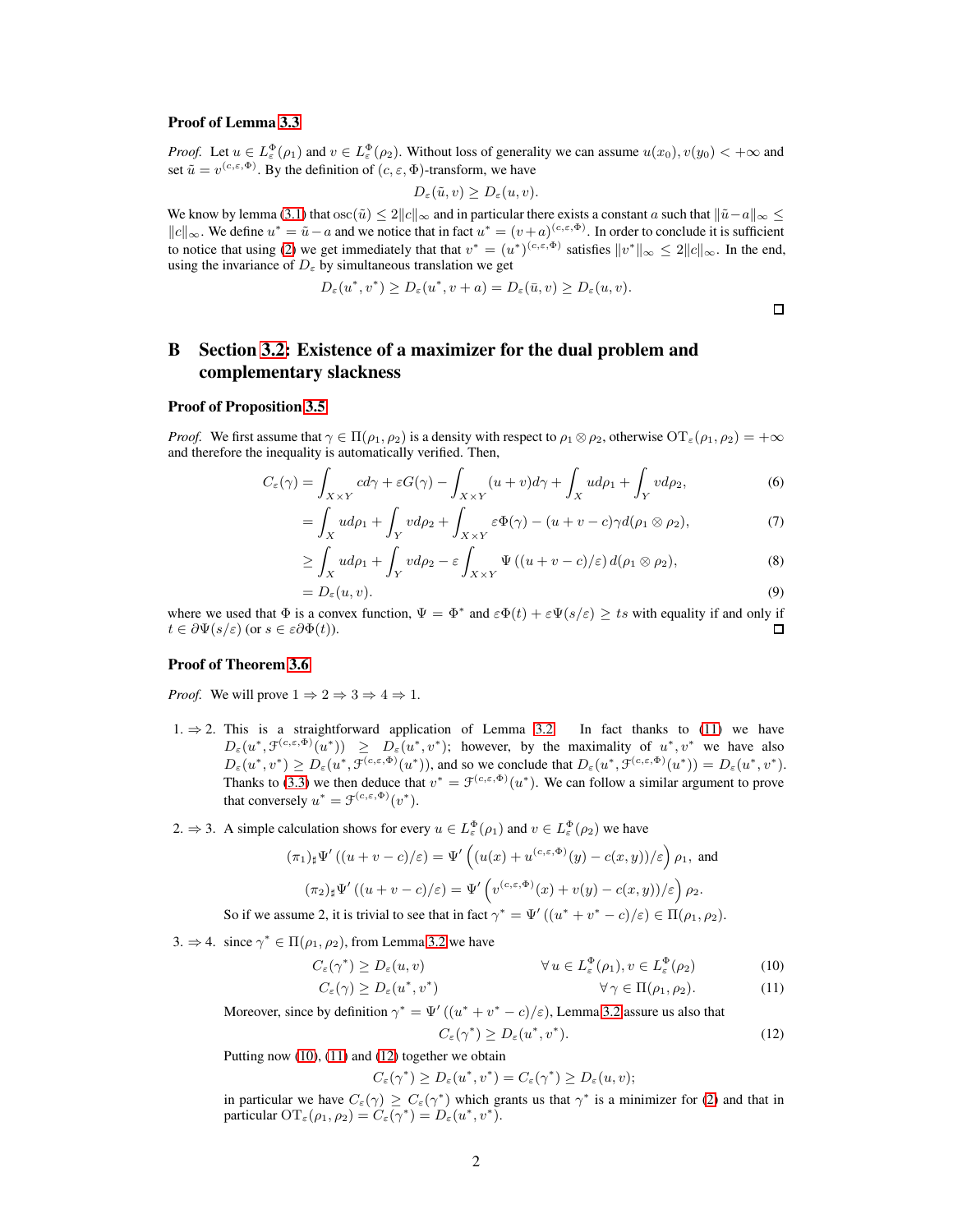4.  $\Rightarrow$  1. Since for all  $\gamma \in \Pi(\rho_1, \rho_2)$  and  $u \in L_{\varepsilon}^{\Phi}(\rho_1), v \in L_{\varepsilon}^{\Phi}(\rho_2)$  we have  $C_{\varepsilon}(\gamma) \leq D_{\varepsilon}(u, v)$ , by minimizing the left-hand side of the former inequality in  $\gamma$  we find that

$$
\mathrm{OT}_{\varepsilon}(\rho_1, \rho_2) \ge D_{\varepsilon}(u, v) + \varepsilon \qquad \forall u \in L_{\varepsilon}^{\Phi}(\rho_1), v \in L_{\varepsilon}^{\Phi}(\rho_2);
$$

using that by hypotesis  $\mathrm{OT}_{\varepsilon}(\rho_1, \rho_2) = D_{\varepsilon}(u^*, v^*)$ , we get that

$$
D_{\varepsilon}(u^*, v^*) \ge D_{\varepsilon}(u, v) \qquad \forall u \in L_{\varepsilon}^{\Phi}(\rho_1), v \in L_{\varepsilon}^{\Phi}(\rho_2),
$$

that is,  $u^*$ ,  $v^*$  are maximizing potentials for [\(12\)](#page-5-3).

<span id="page-13-0"></span>Notice that in proving  $3 \Rightarrow 4$  we incidentally proved that  $\gamma^*$  is the (unique) minimizer.

 $\Box$ 

## C Section [3.3:](#page-6-4) Properties of  $OT<sub>\epsilon</sub>$  and  $\Phi$ -Sinkhorn divergences

#### Proof of Proposition [3.7](#page-6-1)

*Proof.* Consider the sequences  $(\rho_1^n)_{n \in \mathbb{N}}$  and  $(\rho_2^n)_{n \in \mathbb{N}}$  weakly converging respectively to  $\rho_1$  and  $\rho_2$ . For each  $n \in \mathbb{N}$  consider the couple of optimal potentials  $(u_n, v_n)$ . We can assume without loss of generality that one is the  $u_n = (v_n)^{(c,\varepsilon,\Phi)}$  and  $v_n = (u_n)^{(c,\varepsilon,\Phi)}$  due to Theorem [3.6](#page-6-0) (ii).

By proposition [3.1,](#page-4-1) we have that, for all  $n \in \mathbb{N}$ ,  $u_n$  and  $v_n$  are bounded and then, by Banach-Alaoglu theorem, there exists subsequences  $(u_{n_k})_{n_k \in \mathbb{N}}$  and  $(v_{n_k})_{n_k \in \mathbb{N}}$  such that  $u_{n_k} \to \overline{u}$  and  $v_{n_k} \to \overline{v}$  uniformly. Finally, by arguing similar to Theorem [3.4,](#page-5-0) one can show that  $(\overline{u}, \overline{v})$  is a maximizer couple for  $\rho_1$  and  $\rho_2$ .

Now we turn to the differentiability. Let  $\rho_1^t = \rho_1 + t\chi_1$ ,  $\rho_2^t = \rho_2 + t\chi_2$  and consider  $(u, v)$  (resp.  $(u_t, v_t)$ ) the optimal potentials for  $\mathrm{OT}_{\varepsilon}(\rho_1, \rho_2)$  (resp.  $\mathrm{OT}_{\varepsilon}(\rho_1^t, \rho_2^t)$ ). By one hand, using  $(u_t, v_t)$  as competitors for  $\mathrm{OT}_{\varepsilon}(\rho_1, \rho_2)$ , we have

$$
\frac{\mathrm{OT}_{\varepsilon}(\rho_1^t, \rho_2^t) - \mathrm{OT}_{\varepsilon}(\rho_1, \rho_2)}{t} \le \int_X u_t d\chi_1 - \varepsilon \int_{X \times Y} \Psi\left(\frac{u_t(x) - v_t(y) - c(x, y)}{\varepsilon}\right) d(\chi_1 \otimes \rho_2) + \\ + \int_Y v_t d\chi_2 - \varepsilon \int_{X \times Y} \Psi\left(\frac{u_t(x) - v_t(y) - c(x, y)}{\varepsilon}\right) d(\rho_1 \otimes \chi_2).
$$

In particular, since  $u_t \to u$  and  $v_t \to v$  uniformly

$$
\limsup_{t \to 0} \frac{1}{t} \left( \text{OT}_{\varepsilon}(\rho_1^t, \rho_2^t) - \text{OT}_{\varepsilon}(\rho_1, \rho_2) \right) \le \int_X u d\chi_1 + \int_Y v d\chi_2
$$
\n
$$
- \varepsilon \int_X \Psi \left( \frac{u(x) - v(y) - c(x, y)}{\varepsilon} \right) d(\chi_1 \otimes \rho_2) - \varepsilon \int_Y \Psi \left( \frac{u(x) - v(y) - c(x, y)}{\varepsilon} \right) d(\rho_1 \otimes \chi_2).
$$

On the other hand, if  $(u, v)$  are optimal potentials for  $\mathrm{OT}_{\varepsilon}(\rho_1, \rho_2)$  then one can also obtain a lower bound

$$
\frac{\mathrm{OT}_{\varepsilon}(\rho_1^t, \rho_2^t) - \mathrm{OT}_{\varepsilon}(\rho_1, \rho_2)}{t} \ge \int_X ud\chi_1 - \varepsilon \int_{X \times Y} \Psi\left(\frac{u(x) - v(y) - c(x, y)}{\varepsilon}\right) d(\chi_1 \otimes \rho_2) + \int_Y v d\chi_2 - \varepsilon \int_{X \times Y} \Psi\left(\frac{u(x) - v(y) - c(x, y)}{\varepsilon}\right) d(\rho_1 \otimes \chi_2).
$$

which implies that

$$
\liminf_{t \to 0} \frac{1}{t} \left( \text{OT}_{\varepsilon}(\rho_1^t, \rho_2^t) - \text{OT}_{\varepsilon}(\rho_1, \rho_2) \right) \ge \int_X u d\chi_1 + \int_Y v d\chi_2
$$
\n
$$
- \varepsilon \int_X \Psi \left( \frac{u(x) - v(y) - c(x, y)}{\varepsilon} \right) d(\chi_1 \otimes \rho_2) - \varepsilon \int_Y \Psi \left( \frac{u(x) - v(y) - c(x, y)}{\varepsilon} \right) d(\rho_1 \otimes \chi_2).
$$

Combining both inequalities, we conclude

$$
\frac{\delta \operatorname{OT}_{\varepsilon}}{\delta \rho_1}(\rho_1, \rho_2) = u - \int_Y \Psi\left(\frac{u+v-c}{\varepsilon}\right) d\rho_2, \quad \text{and} \quad \frac{\delta \operatorname{OT}_{\varepsilon}}{\delta \rho_2}(\rho_1, \rho_2) = v - \int_X \Psi\left(\frac{u+v-c}{\varepsilon}\right) d\rho_1.
$$

#### Proof of Proposition [3.8](#page-6-2)

*Proof.* The convergence proof of  $\overline{OT}_\varepsilon(\rho_1, \rho_2)$  to the classical OT-loss  $OT_0(\rho_1, \rho_2)$  follows by applying the block-approximation procedure developed in [\[8\]](#page-8-17) (see Theorem 2.7 and Definition 2.9) for the Entropy-case.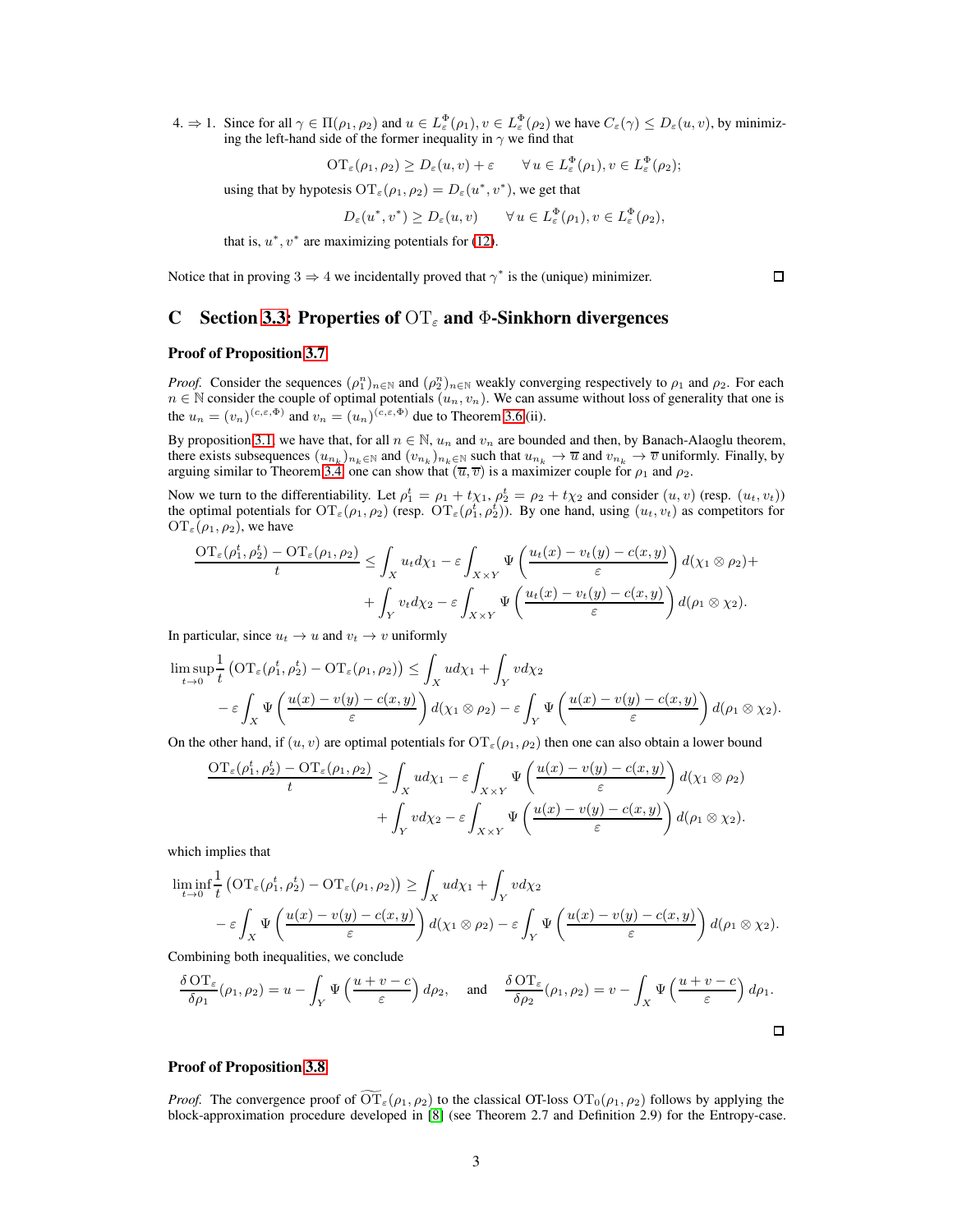We omit the details here because the block-approximation holds in the same way also in our framework. Now we turn to (b), we prove directly the Γ-convergence: let  $\gamma^0, \gamma^{\epsilon} \in \Pi(\rho_1, \rho_2)$  such that  $\gamma^{\epsilon}$  solves [\(2\)](#page-2-0) and  $\gamma^{\epsilon}$ weakly converges to  $\gamma^0$  when  $\epsilon \to 0^+$ . Since  $\Phi$  is lower semi-continuous then G is lower semi-continuous for the weak convergence and we have

$$
\liminf_{\varepsilon \to +\infty} \mathrm{OT}_\varepsilon(\rho_1, \rho_2) = \liminf_{\varepsilon \to +\infty} \int_{X \times Y} c d\gamma^\varepsilon + \varepsilon G(\gamma^\varepsilon | \rho_1 \otimes \rho_2) \geq \liminf_{\varepsilon \to +\infty} \int_{X \times Y} c d\gamma^\varepsilon = \mathrm{OT}_\infty(\rho_1, \rho_2).
$$

Now, by taking the constant sequence  $\gamma^{\epsilon} = \rho_1 \otimes \rho_2$  we have that  $G(\rho_1 \otimes \rho_2 | \rho_1 \otimes \rho_2) = 0$  and therefore  $\limsup_{\varepsilon\to+\infty}$   $\mathrm{OT}_{\varepsilon}(\rho_1,\rho_2) \leq \mathrm{OT}_{\infty}(\rho_1,\rho_2).$ 

$$
\Box
$$

## <span id="page-14-0"></span>D Convergence proof of the generalized Sinkhorn algorithm (Theorem [4.1\)](#page-7-1)

<span id="page-14-2"></span>**Proposition D.1.** *Let*  $(X, d_X)$ *,*  $(Y, d_Y)$  *be complete separable metric spaces,*  $\varepsilon > 0$ *, c* :  $X \times Y \to \mathbb{R}$ *. If*  $|c| \leq M$ , then  $\mathfrak{F}^{(c,\varepsilon,\Phi)} : L^{\infty}(\rho_1) \to L^p(\rho_2)$  is a 1-Lipschitz compact operator.

*Proof.* We first prove that  $\mathcal{F}^{(c,\varepsilon,\Phi)}$  is 1-Lipschitz. In fact, letting  $u, \tilde{u} \in L^{\infty}(\rho_1)$ , we can perform a calculation very similar to what has been done in lemma [3.1](#page-4-1) (ii): we have that  $u^{(c,\varepsilon,\Phi)}$  and  $(\tilde{u})^{(c,\varepsilon,\Phi)}$  are such that

$$
1 = \int_X \Psi'((u(x) + u^{(c,\varepsilon,\Phi)}(y) - c(x,y))/\varepsilon)d\rho_1(x), \quad \forall y \in Y.
$$
  

$$
1 = \int_X \Psi'((\tilde{u}(x) + (\tilde{u})^{(c,\varepsilon,\Phi)}(y) - c(x,y))/\varepsilon)d\rho_1(x), \quad \forall y \in Y.
$$

Denote by  $\beta^{y}(t) = \int_{X} \Psi'((u(x) + t - c(x, y))/\epsilon) d\rho_1$  and we similarly define  $\tilde{\beta}^{y}(\tilde{t})$ . Since  $\Psi'$  is a increasing function,  $\beta^y(t)$  is also increasing in t. Assume that  $t_y$  and  $\tilde{t}_y$  are such that  $\beta^y(t_y) = \tilde{\beta}^y(\tilde{t}_y)$ , then we have

$$
\tilde{\beta}^{y}(\tilde{t}_{y}) = \beta^{y}(t_{y}) = \int_{X} \Psi'((u(x) + t_{y} - c(x, y))/\varepsilon)) d\rho_{1}(x)
$$
\n
$$
\geq \int_{X} \Psi'((\tilde{u}(x) + t_{y} - ||u - \tilde{u}||_{\infty} - c(x, y))/\varepsilon) d\rho_{1}(x) = \tilde{\beta}^{y}(t_{y} - ||u - \tilde{u}||_{\infty}),
$$

which implies that  $\tilde{t}_y \ge t_y - \|u - \tilde{u}\|_{\infty}$ . By exchanging the roles of  $t_y$  and  $\tilde{t}_y$  we conclude that  $|\tilde{t}_y - t_y| \le$  $||u - \tilde{u}||_{\infty}$ . Now we can consider  $t_y = \mathcal{F}^{(c,\varepsilon,\Phi)}(u)(y)$  and  $\tilde{t}_y = \mathcal{F}^{(c,\varepsilon,\Phi)}(\tilde{u})(y)$ , and integrating over y we get precisely that  $\mathcal{F}^{(c,\varepsilon,\Phi)}$  is a 1-Lipschitz operator from  $L^{\infty}(\rho_1)$  to  $L^p(\rho_1)$ . This proves in particular that  $\mathcal{F}^{(c,\varepsilon,\Phi)}: L^{\infty}(\rho_1) \to L^p(\rho_2)$  is continuous. In order to prove that  $\mathcal{F}^{(c,\varepsilon,\Phi)}$  is compact it suffices to prove that  $\mathcal{F}^{(c,\varepsilon,\Phi)}(B)$  is precompact for every bounded set  $B \subset L^{\infty}(\rho_1)$ . We will use Proposition 5.1 in [\[16\]](#page-8-8); thanks to [\(2\)](#page-11-2) for sure we have that is B is bounded then  $\mathcal{F}^{(c,\varepsilon,\Phi)}(B)$  is bounded in  $L^{\infty}(\rho_2)$ .

We fix  $u \in L^{\infty}(\rho_1)$ ,  $||u||_{\infty} \leq H$  and we consider  $v = \mathcal{F}^{(c,\varepsilon,\Phi)}(u)$ .

First of all we consider the following two properties, which are always true thanks to [\(2\)](#page-11-2) and the fact that  $\Psi'$  is increasing and nonnegative

$$
|u(x) + v(y) - c(x, y)| \le H + ||c||_{\infty} \quad , \quad 0 \le \Psi'\Big(\frac{u(x) + v(y) - c(x, y)}{\varepsilon}\Big) \le M; \tag{13}
$$

we can choose for example  $M = \Psi'((H + ||c||_{\infty})/\varepsilon)$ .

Let us denote  $\gamma = \rho_1 \otimes \rho_2$ . Since  $c \in L^{\infty}(\gamma)$ , by Lusin theorem we have that for every  $\sigma > 0$  there exists  $N_{\sigma} \subset X \times Y$ , with  $\gamma(N_{\sigma}) < \sigma$ , such that  $c|_{(N_{\sigma})^c}$  is uniformly continuous, with modulus of continuity  $\omega_{\sigma}$ . In particular there exists  $\phi \in C(X \times Y)$  which is  $\omega_{\sigma}$ -continuous that extends  $c|_{(N_{\sigma})^c}$ ; we now consider the slices of  $N_{\sigma}$ 

$$
N_y = \{x \in X : (x, y) \in N_\sigma\} \qquad G_y = X \setminus N_y.
$$

In what follows  $N_y$  will be considered the bad points while  $G_y$  are the good points (where c coincides with  $\phi$ ). Since by Fubini

$$
\gamma(N_{\sigma}) = \int_{Y} \rho_1(N_y) d\rho_2(y),
$$

we deduce that the set  $Y_g \subset Y$  where  $\rho_1(N_y) < \sigma^{1/2}$  has measure at least  $1 - \sigma^{1/2}$ . From now on we consider  $y, y' \in Y_g$  and we can now estimate the oscillation of  $u(y)$ : when we subtract the two optimality conditions in  $y$  and  $y'$  we get

<span id="page-14-1"></span>
$$
\int_{X} \Psi'((v(y) + u(x) - c(x, y))/\varepsilon) - \Psi'(v(y') + u(x) - c(x, y'))/\varepsilon) d\rho_1(x) = 0 \tag{14}
$$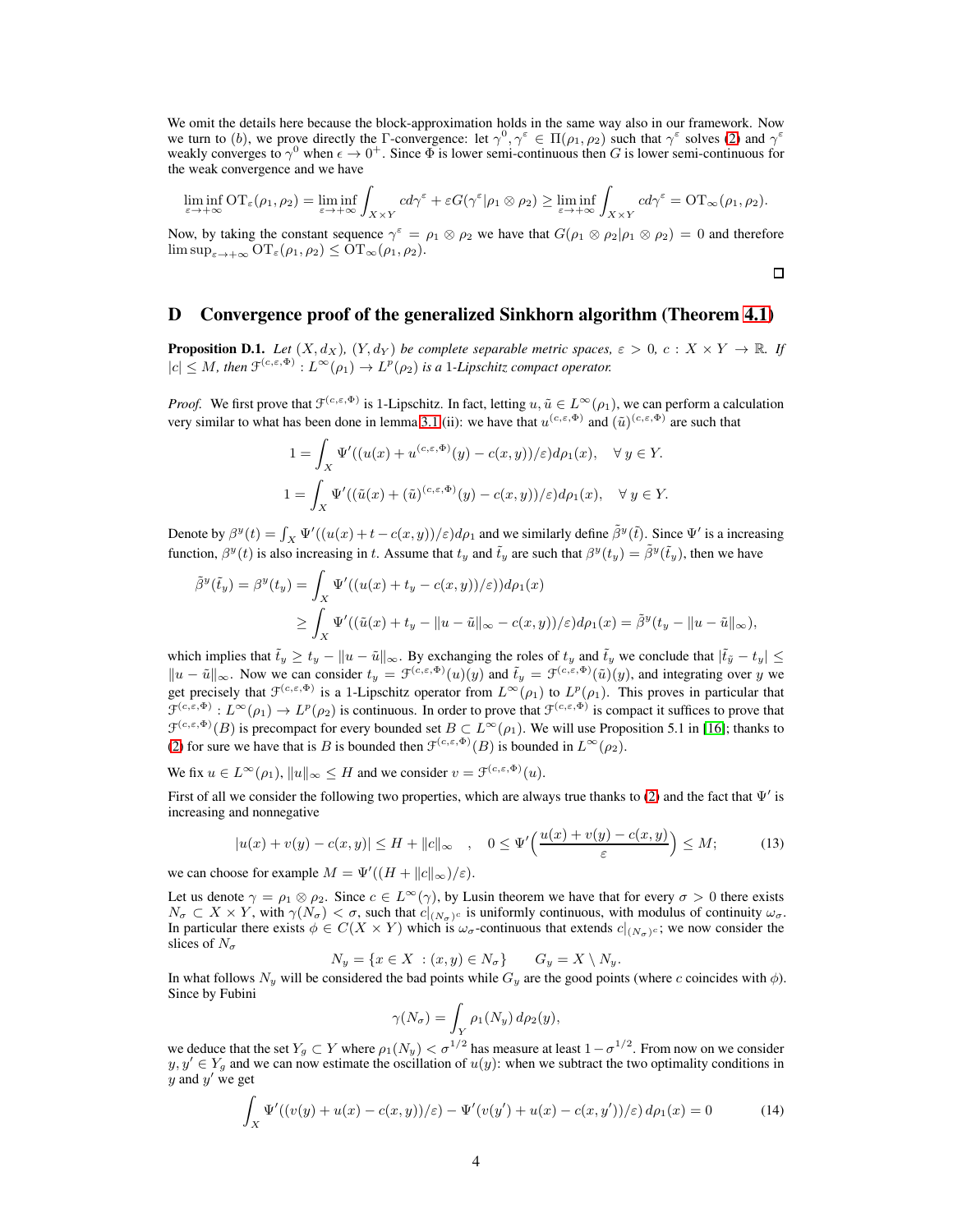Now we multiply and divide inside by  $v(y) - c(x, y) - v(y') + c(x, y')$  and we denote by

$$
K^{y,y'}(x)=\frac{\Psi'\left(\frac{v(y)+u(x)-c(x,y)}{\varepsilon}\right)-\Psi'\left(\frac{v(y')+u(x)-c(x,y')}{\varepsilon}\right)}{v(y)-c(x,y)-v(y')+c(x,y')}\geq 0,
$$

where the positivity is granted thanks to the fact that  $\Psi'$  is increasing.

Now we split the estimate in two cases, according to some threshold  $\alpha$  to be decided later. We denote  $A_{\alpha}$  =  ${x \in X : |u(y) - u(y') - c(x, y) + c(x, y')| \leq \alpha}$ 

• If  $\rho_1(A_\alpha) > 2\sigma^{1/2}$  then we can say that  $A_\alpha \cap G_y \cap G'_y \neq \emptyset$  and so there exists  $x \in X$  such that  $(x, y), (x, y') \in N_{\sigma}$  and  $x \in A_{\alpha}$ , in particular

$$
|u(y) - u(y')| \le |c(x, y) - c(x, y')| + \alpha \le \omega_{\sigma}(y, y') + \alpha.
$$

•  $\rho_1(A_\alpha) \leq 2\sigma^{1/2}$ . In this case we want to estimate the integral in [\(14\)](#page-14-1); we split the integral inside  $A_{\alpha} \cup N_y \cup N_{y'}$  and in  $B_{\alpha} := X \setminus (A_{\alpha} \cup N_y \cup N_{y'})$ . We write, using the definition of  $K^{y,y'}(x)$ ,

$$
\int_{B_{\alpha}} (v(y) - c(x, y) - v(y') + c(x, y'))K^{y, y'}(x) d\rho_1(x) = \int_{A_{\alpha} \cup N_y \cup N_{y'}} (\dots) d\rho_1,
$$
  

$$
(v(y) - v(y')) \int_{B_{\alpha}} K^{y, y'}(x) d\rho_1(x) = \int_{B_{\alpha}} (c(x, y) - c(x, y'))K^{y, y'}(x) d\rho_1 + \int_{A_{\alpha} \cup N_y \cup N_{y'}} (\dots) d\rho_1,
$$
  

$$
(v(y) - v(y')) = \frac{\int_{B_{\alpha}} (c(x, y) - c(x, y'))K^{y, y'}(x)}{\int_{B_{\alpha}} K^{y, y'}(x) d\rho_1(x)} d\rho_1 + \frac{\int_{A_{\alpha} \cup N_y \cup N_{y'}} (\dots) d\rho_1}{\int_{B_{\alpha}} K^{y, y'}(x) d\rho_1(x)}.
$$

where with  $(\ldots)$  we mean the integrand in [\(14\)](#page-14-1), which we know already to be smaller than M. Now we know that in  $B_\alpha$  we have  $c(x, y) = \phi(x, y)$  and  $c(x, y') = \phi(x, y')$ , in particular, using the  $\omega_{\sigma}$ -continuity of  $\phi$ , we obtain

<span id="page-15-0"></span>
$$
|v(y) - v(y')| \le \omega_{\sigma}(y, y') + \frac{\rho_1(A_{\alpha} \cup N_y \cup N_{y'})M}{\int_{B_{\alpha}} K^{y, y'}(x) d\rho_1(x)} \le \omega_{\sigma}(y, y') + \frac{4\sigma^{1/2}M}{\int_{B_{\alpha}} K^{y, y'}(x) d\rho_1(x)} \tag{15}
$$

In order to conclude it is sufficient to get an estimate from above of  $\int_{B_\alpha} K^{y,y'}(x) d\rho_1(x)$ . Using the fact that  $\Psi'$  is strictly increasing when valued in  $(1 - \eta, +\infty)$ , we have (by compactness) that

 $δ(α) := inf{ |ψ'(s) – ψ'(t)| : |s – t| ≥ α, 1 –  $\frac{η}{2} ≤ ψ'(s) ≤ M$ } > 0.$ 

Moreover, since  $\int_X \Psi'(\frac{u+v-c}{\varepsilon}) d\rho_1 = 1$  and  $\Psi'(\frac{u+v-c}{\varepsilon}) < M$ , we get, for every  $y \in Y$  that

$$
C_y := \left\{ x \ : \ \Psi'\Big(\frac{u(x) + v(y) - c(x, y)}{\varepsilon}\Big) \ge 1 - \frac{\eta}{2} \right\} \quad \Longrightarrow \quad \rho_1(C_y) \ge \frac{\eta}{2M}
$$

Using the definitions of  $C_y$  and  $\delta(\alpha)$  we get that  $K^{y,y'}(x) \ge \frac{\delta(\alpha)}{4||c||_{\infty}}$  for  $x \in C_y \cap B_\alpha$ . Since  $\rho_1(B_\alpha) \geq 1 - 4\sigma^{1/2}$  we have  $\rho_1(C_y \cap B_\alpha) \geq \frac{\eta}{2M} - 4\sigma^{1/2} \geq \frac{\eta}{4M}$  for sufficiently small  $\sigma$ . In particular we have

$$
\int_{B_{\alpha}} K^{y,y'}(x) d\rho_1 \ge \frac{\delta(\alpha)}{4\|c\|_{\infty}} \cdot \rho_1(B_{\alpha} \cap C_y) \ge \frac{\delta(\alpha)\eta}{16\|c\|_{\infty}M}.
$$

Plugging this estimate into [\(15\)](#page-15-0) we obtain

$$
|v(y) - v(y')| \le \omega_{\sigma}(y, y') + C \cdot \frac{\sigma^{1/2}}{\delta(\alpha)},
$$
\n(16)

where the constant C depends only on  $\Psi'$  and  $||c||_{\infty}$  but not on u or v.

Summing it up we then obtain that if  $y, y' \in Y_g$  we have that

$$
|v(y) - v(y')| \le \omega_{\sigma}(y, y') + \max \left\{ C \frac{\sigma^{1/2}}{\delta(\alpha)}, \alpha \right\}.
$$

It is clear that choosing  $\alpha$  and then  $\sigma$  we can apply Proposition 5.1 in [\[16\]](#page-8-8) to conclude.

.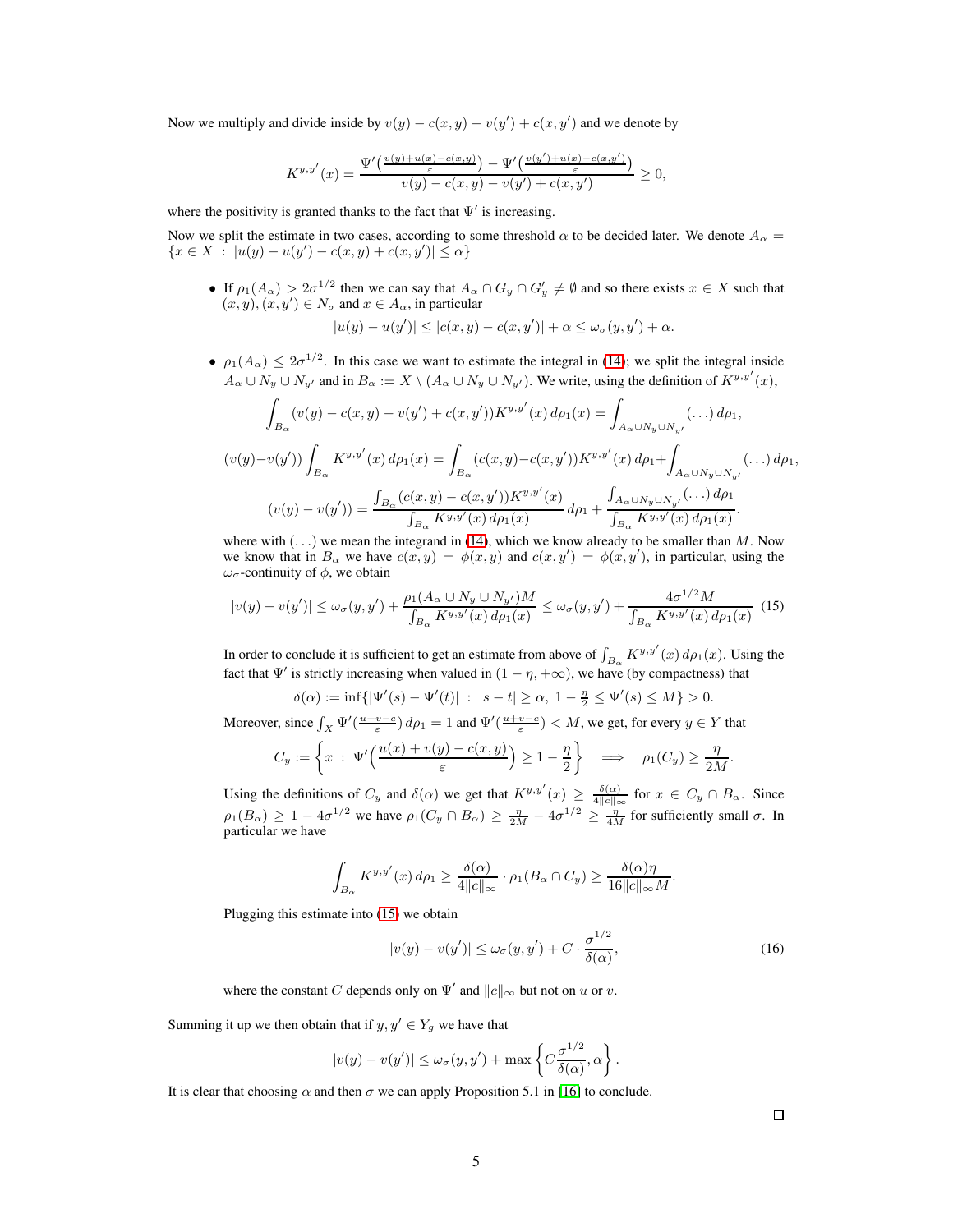*Proof of Theorem [4.1.](#page-7-1)* Let  $(u^n)_{n\in\mathbb{N}}$  and  $(v^n)_{n\in\mathbb{N}}$  be the IPFP sequence defined in [\(14\)](#page-7-4). One can rewrite it with the help of the  $(c, \varepsilon, \Phi)$ -transform:

$$
\begin{cases} v_{2n+1} = (u_{2n})^{(c,\varepsilon,\Phi)} \\ u_{2n+1} = u_{2n} \end{cases}, \quad \begin{cases} v_{2n+2} = v_{2n+1} \\ u_{2n+2} = (v_{2n+1})^{(c,\varepsilon,\Phi)} \end{cases}.
$$

Notice that, as soon as  $n \geq 2$ , we have  $u_n \in L^{\infty}(\rho_1)$  and  $v_n \in L^{\infty}(\rho_2)$  thanks to the regularizing properties of the  $(c, \varepsilon, \Phi)$ -transforms proven in Lemma [3.1](#page-4-1) and, moreover, thanks to [\(11\)](#page-5-5) and Proposition [3.5](#page-6-3) we have

$$
D_{\varepsilon}(u_n, v_n) \leq D_{\varepsilon}(u_{n+1}, v_{n+1}) \leq \cdots \leq \mathrm{OT}_{\varepsilon}(\rho_1, \rho_2).
$$

Then, by the same argument used in the proof of Lemma [3.3](#page-5-1) it is easy to prove that there for each  $n \geq 2$ there exists  $\ell_n \in \mathbb{R}$  such that  $||u_n - \ell_n||_{\infty}$ ,  $||v_n + \ell_n|| \leq 2||c||_{\infty}$ . Now, thanks to Proposition [D.1](#page-14-2) we have that the sequeces  $u_n - \ell_n$  and  $v_n + \ell_n$  are precompact in every  $L^p$ , for  $1 \leq p < \infty$ ; in particular let us consider any limit point u, v. Then we have a subsequence  $u_{n_k}, v_{n_k}$  such that  $u_{n_k} \to u, v_{n_k} \to v$  in  $L^\infty$  and  $u_{n_k+1} = (v_{n_k})^{(c,\varepsilon)}$  (or the opposite). Using the continuity in  $L^p$  of the  $(c,\varepsilon,\Phi)$ -transforms, and the fact that an increasing and bounded sequence has vanishing increments, we obtain

$$
D_{\varepsilon}(v^{(c,\varepsilon,\Phi)},v)-D_{\varepsilon}(u,v)=\lim_{n_k\to\infty}D_{\varepsilon}(u_{n_k+1},v_{n_k+1})-D_{\varepsilon}(u_{n_k},v_{n_k})=0.
$$

In particular, by [\(11\)](#page-5-5), we have  $u = v^{(c,\varepsilon,\Phi)}$ . Analogously, we obtain that  $v = u^{(c,\varepsilon,\Phi)}$  by doing the same calculation using the potentials  $(u_{n_{k+2}}, v_{n_{k+2}})$  and then

$$
D_{\varepsilon}(u, u^{(c, \varepsilon, \Phi)}) - D_{\varepsilon}(u, v) = \lim_{n_k \to \infty} D_{\varepsilon}(u_{n_k + 2}, v_{n_k + 2}) - D_{\varepsilon}(u_{n_k}, v_{n_k}) = 0.
$$

Now we can use Theorem [3.6:](#page-6-0) the implication  $2 \Rightarrow 1$  $2 \Rightarrow 1$  proves that  $(u, v)$  is a maximizer<sup>1</sup> and we get the convergence result for  $u^n + \lambda^n$  and  $v^n - \lambda^n$ , setting  $\lambda^n = \ell_n$ .

In order to prove also the convergence of the plans, it is sufficient to note that for free we have  $u_n - \ell_n + v_n +$  $\ell_n = u_n + v_n \to u + v$  in  $L^p(\rho_1 \otimes \rho_2)$ , since now the translations are cancelled. Again, the fact that the  $\Psi$  is Lipschitz on bounded domains and the boundedness of k, will let us conclude that in fact  $\gamma^n \to \gamma$  in  $L^p(\rho_1 \stackrel{\sim}{\otimes} \rho_2)$  for every  $1 \leq p < \infty$ .  $\Box$ 

## <span id="page-16-0"></span>E Wasserstein Barycenter and Multi-marginal formulation

For the sake of completeness, we briefly introduce the multi-marginal formulation of the problem [\(2\)](#page-2-0) introduced in the main text.

Let  $X_1, \ldots, X_N$  be complete separable metric spaces,  $c_N : X_1 \times \cdots \times X_N \to \mathbb{R}$  be a bounded cost function and, for all  $i \in \{1, ..., N\}$ ,  $\Phi$  be an Entropy and let  $\rho_i \in \mathcal{P}(X_i)$  be probability measures. The multi-marginal optimal transport problem with convex-regularization is defined by

<span id="page-16-2"></span>
$$
\mathrm{OT}_{\varepsilon}^{N}(\rho_1, \dots, \rho_N) = \min_{\gamma^N \in \Pi_N(\rho_1, \dots, \rho_N)} \int_{X_1 \times \dots \times X_N} c_N d\gamma^N + \varepsilon \int_{X_1 \times \dots \times X_N} \Phi\left(\frac{d\gamma^N}{d\rho^N}\right) d\rho^N, \tag{17}
$$

where we denoted  $\rho^N = \otimes_i^N \rho_i$  and  $\Pi_N(\rho_1, \ldots, \rho_N)$  is the set of probabilities  $\gamma^N \in \mathcal{P}(X_1 \times \cdots \times X_N)$ having *i*-th marginal equal to  $\rho_i$ . The dual formulation of [\(17\)](#page-16-2) reads

$$
\mathrm{OT}_{\varepsilon}^N(\rho_1,\ldots,\rho_N)=\max\{D_{\varepsilon}^N(u_1,\ldots,u_N)\,:\,u_i\in L_{\varepsilon}^\Phi(\rho_i),\,i\in\{1,\ldots,N\}\}\tag{18}
$$

<span id="page-16-4"></span>
$$
:= \max_{u_1, \dots, u_N \in L_{\varepsilon}^{\Phi}} \left\{ \sum_{i=1}^N \int_{X_i} u_i d\rho_i - \varepsilon \int_{X_1 \times \dots \times X_N} \Psi \left( \frac{\sum_{i=1}^N u_i - c_N}{\varepsilon} \right) d\rho^N \right\}.
$$
 (19)

Notice that if  $c_N(x_1,...,x_N) = \sum_{1 \leq i < j \leq N} |x_i - x_j|^2$  and  $\varepsilon = 0$  then [\(17\)](#page-16-2) is equivalent to the Wasserstein Barycenter [\[2,](#page-8-5) [5,](#page-8-18) [13,](#page-8-6) [23\]](#page-9-6).

The main idea in order to extend our results in this setting is to consider the  $N = 2$  marginal problem with  $X = (X_1, \rho_1), Y = (X_2 \times \cdots \times X_N, \otimes_{i=2}^N \rho_i)$  and derive analogous properties as in Lemma [3.1](#page-4-1) and [3.3](#page-5-1) of the  $(N, c, \varepsilon, \Phi)$ -transforms  $\mathfrak{F}_i^{(N, c, \varepsilon, \Phi)} : L_{\varepsilon}^{\Phi}(\otimes_{j \neq i}^N \rho_j) \to L_{\varepsilon}^{\Phi}(\rho_i)$  defined below

<span id="page-16-3"></span>
$$
\mathcal{F}_i^{(N,c,\varepsilon,\Phi)}(\hat{u}_i) \in \operatorname{argmax} \{ D_{\varepsilon}(u_1,\ldots,u_N) : u_i \in L_{\varepsilon}^{\Phi}(\rho_i) \}. \tag{20}
$$

where we denoted by  $\hat{u}_i = (u_1, \dots, u_{i-1}, u_{i+1}, \dots, u_N), \forall i \in \{1, \dots, N\}.$ 

<span id="page-16-1"></span><sup>&</sup>lt;sup>1</sup> in order to prove that there is a unique limit point at this stage, it is sufficient to take  $\ell_n$  that minimizes  $||u_n - \ell_n - u||_2.$